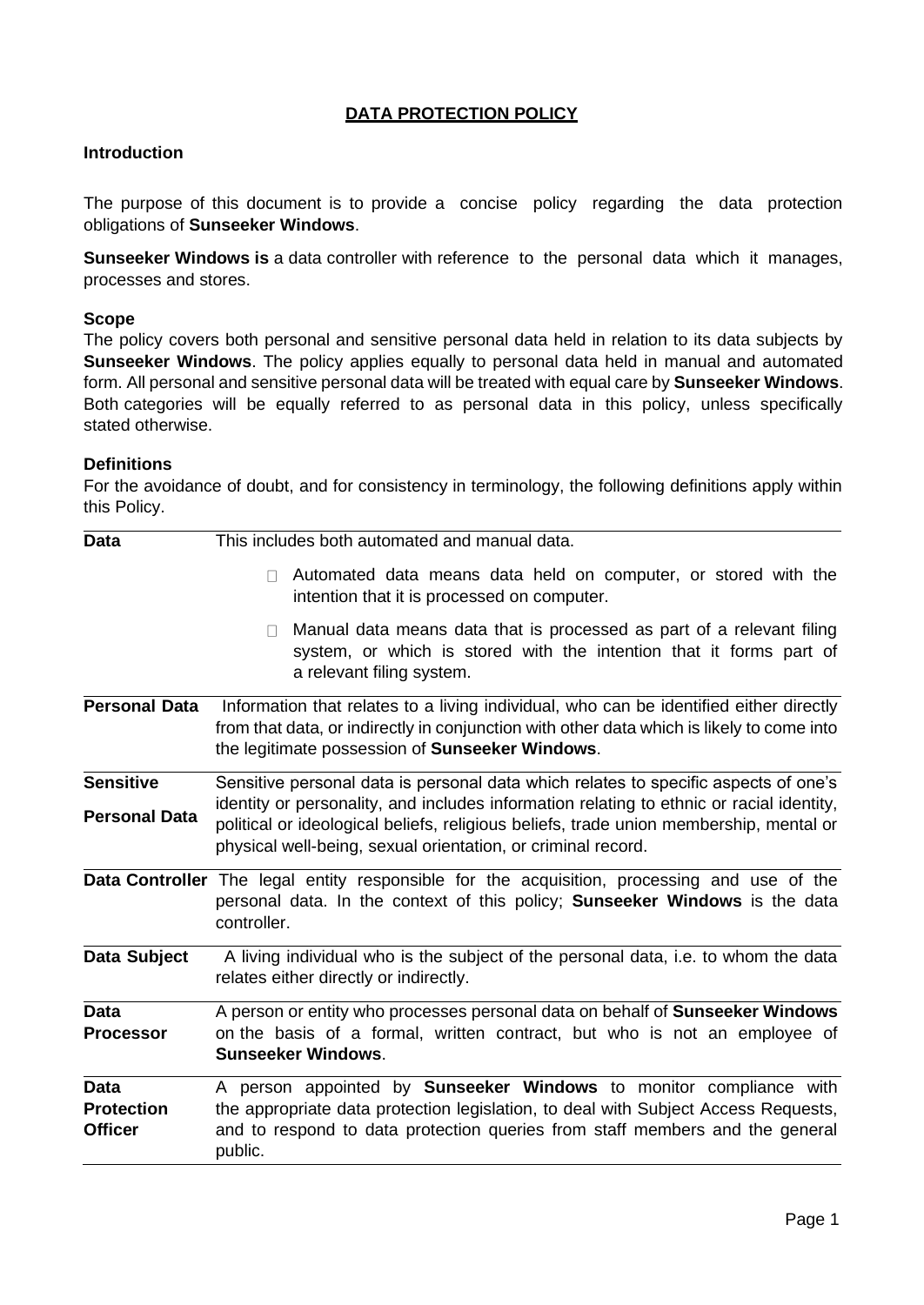## **SUNSEEKER WINDOWS AS A DATA CONTROLLER**

In the course of its daily organisational activities, **Sunseeker Windows** acquires, processes and stores personal data in relation to living individuals. To that extent, **Sunseeker Windows** is a data controller, and has obligations under the Data Protection legislation, which are reflected in this document.

In accordance with GDPR, this data must be acquired and managed fairly.

**Sunseeker Windows** is committed to ensuring that all staff members have sufficient awareness of the legislation in order to be able to anticipate and identify a data protection issue, should one arise. In such circumstances, staff members must ensure that the Data Protection Officer (DPO) is informed, in order that appropriate corrective action is taken.

Due to the nature of the services provided by **Sunseeker Windows**, there is a regular and active exchange of personal data between **Sunseeker Windows** and its data subjects. In addition, **Sunseeker Windows** exchanges personal data with data processors on the data subjects' behalf. This is consistent with **Sunseeker Windows's** obligations under the terms of its contracts with its data processors.

This policy provides the guidelines for this exchange of information, as well as the procedure to follow in the event that a staff member is unsure whether such data can be disclosed. In general terms, the staff member should consult with the DPO to seek clarification.

#### **Third-Party Processors (where applicable)**

In the course of its role as data controller, **Sunseeker Windows** engages third-party service providers, or data processors, to process personal data on its behalf.

In each case, a formal, written contract is in place with the processor, outlining their obligations in relation to the personal data, the security measures that they must have in place to protect the data, the specific purpose or purposes for which they are engaged, and the understanding that they will only process the data in compliance with GDPR.

## **The Data Protection Rules**

The following key rules are enshrined in GDPR and are fundamental to **Sunseeker Windows's** data protection policy.

In its capacity as data controller, **Sunseeker Windows** ensures that all data shall:

## *1. Be obtained and processed fairly and lawfully*

For data to be obtained fairly, the data subject will, at the time the data are being collected, be made aware of:

- The identity of the data controller (**Sunseeker Windows**);
- $\Box$  The purpose(s) for which the data is being collected;
- $\Box$  The person(s) to whom the data may be disclosed by the data controller;
- $\Box$  Any other information that is necessary so that the processing may be fair.

# **Sunseeker Windows** will meet this obligation in the following

way:

 $\Box$  Where possible, the informed consent of the data subject will be sought before their data is processed;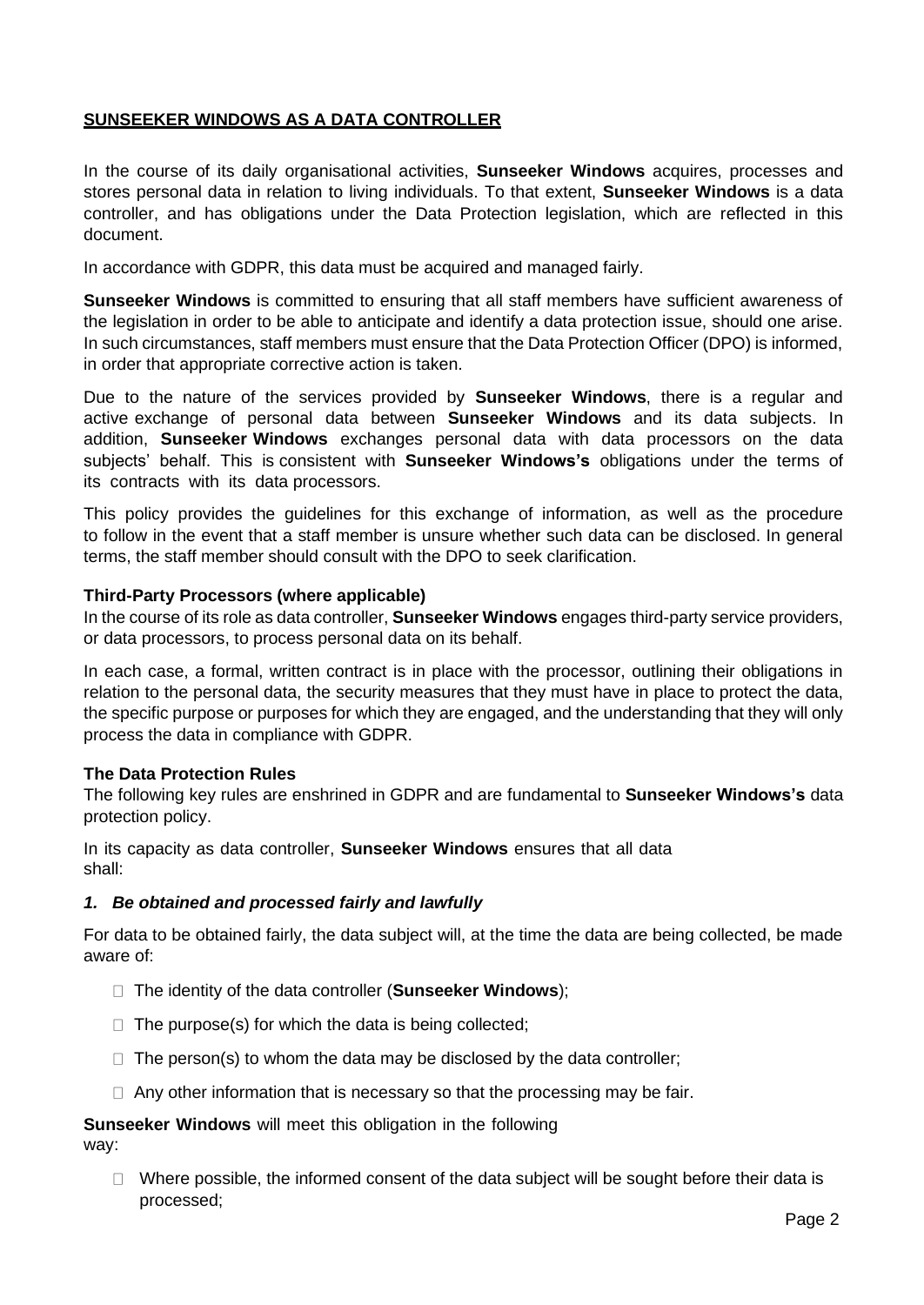- Where it is not possible to seek consent, **Sunseeker Windows** will ensure that collection of the data is justified under one of the other lawful processing conditions – legal obligation, contractual necessity, etc.;
- Where **Sunseeker Windows** intends to record activity on CCTV or video, a Fair **Processing**

Notice will be posted in full view, prior to the recording;

- □ Processing of the personal data will be carried out only as part of **Sunseeker Windows's** lawful activities, and it will safeguard the rights and freedoms of the data subject;
- $\Box$  The data subject's data will not be disclosed to a third party other than to a party contracted to **Sunseeker Windows** and operating on its behalf, or where **Sunseeker Windows** is required to do so by law.

## *2. Be obtained only for one or more specified, legitimate purposes*

**Sunseeker Windows** will obtain data for purposes which are specific, lawful and clearly stated. A data subject will have the right to question the purpose(s) for which **Sunseeker Windows** holds their data, and it will be able to clearly state that purpose or purposes.

## *3. Not be further processed in a manner incompatible with the specified purpose(s)*

Any use of the data by **Sunseeker Windows** will be compatible with the purposes for which the data was acquired.

#### *4. Be kept safe and secure*

**Sunseeker Windows** will employ high standards of security in order to protect the personal data under its care. **Sunseeker Windows's** Password Policy and Data Retention and Destruction Policies guarantee protection against unauthorised access to, or alteration, destruction or disclosure of any personal data held by **Sunseeker Windows** in its capacity as data controller.

Access to, and management of, staff and customer records is limited to those staff members who have appropriate authorisation and password access.

In the event of a data security breach affecting the personal data being processed on behalf of the data controller, the relevant third-party processor will notify the data controller without undue delay.

## *5. Be kept accurate, complete and up to date where necessary*

## **Sunseeker Windows**

will:

- $\Box$  Ensure that administrative and IT validation processes are in place to conduct regular assessments of data accuracy;
- $\Box$  Conduct periodic reviews and audits to ensure that relevant data is kept accurate and up to date. **Sunseeker Windows** conducts a review of sample data every six months to ensure accuracy;
- $\Box$  Conduct regular assessments in order to validate the need to keep certain personal data.

## *6. Be adequate, relevant and not excessive in relation to the purpose(s) for which the data were collected and processed*

**Sunseeker Windows** will ensure that the data it processes in relation to data subjects are relevant to the purposes for which those data are collected. Data which are not relevant to such processing will not be acquired or maintained.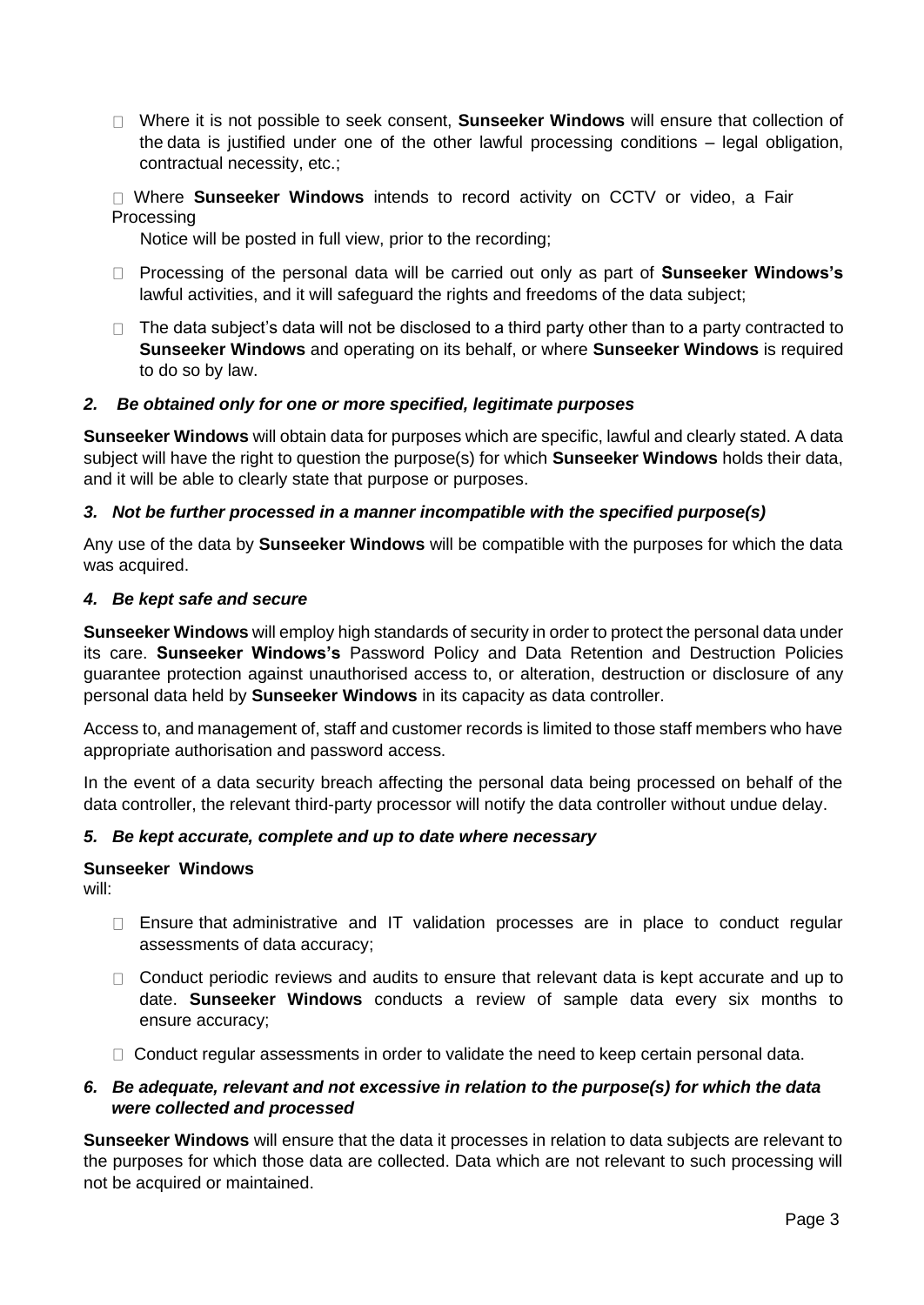## *7. Not be kept for longer than is necessary to satisfy the specified purpose(s)*

**Sunseeker Windows** has identified an extensive matrix of data categories, with reference to the appropriate data retention period for each category. The matrix applies to data in both a manual and automated format.

Once the respective retention period has elapsed, **Sunseeker Windows** undertakes to destroy, erase or otherwise put this data beyond use.

*8. Be managed and stored in such a manner that, in the event a data subject submits a valid Subject Access Request seeking a copy of their personal data, this data can be readily retrieved and provided to them*

**Sunseeker Windows** has implemented a Subject Access Request procedure by which to manage such requests in an efficient and timely manner, within the timelines stipulated in the legislation.

## **Data Subject Access Requests**

As part of the day-to-day operation of the organisation, **Sunseeker Windows's** staff engages in active and regular exchanges of information with data subjects. Where a valid, formal request is submitted by a data subject in relation to the personal data held by **Sunseeker Windows** which relates to them, such a request gives rise to access rights in favour of the Data Subject.

There are specific time-lines within which **Sunseeker Windows** must respond to the data subject, depending on the nature and extent of the request. These are outlined in the attached Subject Access Request process document.

**Sunseeker Windows's** staff will ensure that such requests are forwarded to the Data Protection Officer in a timely manner, and they are processed as quickly and efficiently as possible, but within not more than one month from receipt of the request.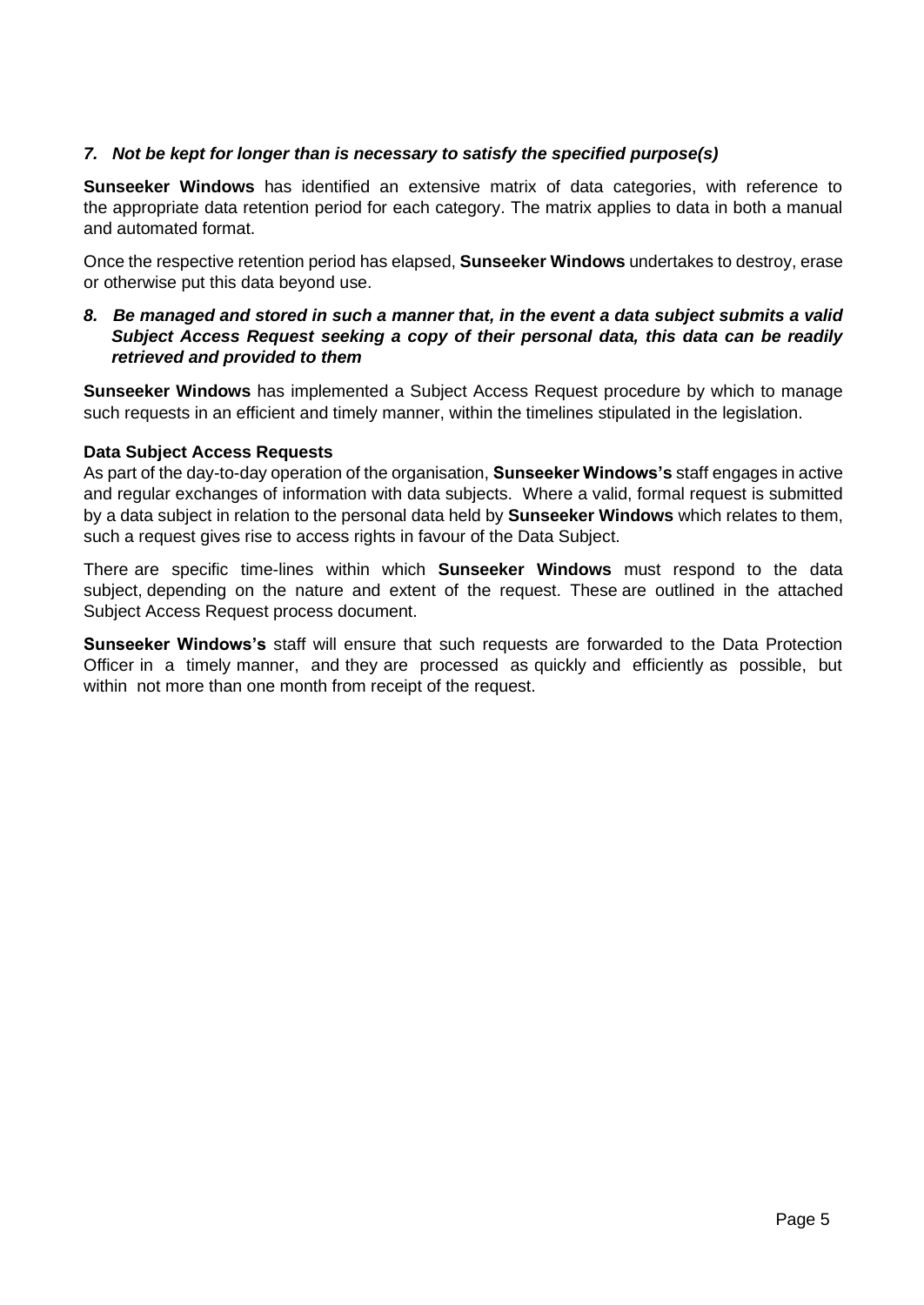## **DATA SECURITY POLICY**

#### **Sunseeker Windows Personal Data Security Policy**

#### **Procedures and Guidelines**

**Sunseeker Windows** is committed to ensuring the protection of the privacy of the personal and sensitive personal data which it controls, and in order to assist in the **Sunseeker Windows's** compliance with the data protection legislation will provide best practice guidelines and procedures in relation to all aspects of data security and protection.

#### **Privacy and Confidentiality Protocol**.

**Sunseeker Windows** staff are aware of the Data Subjects' right to the utmost privacy and confidentiality in the processing of their personal data. To ensure that our Data Subjects' privacy is respected and delivered to the utmost standard, all staff working in **Sunseeker Windows**  are bound by a "**Confidentiality Agreement"** within the terms of their employment**.**

#### **Security and Computer Usage Policy**

**Sunseeker Windows** provides a variety of electronic communications systems for use in carrying out its business. All communication and information transmitted by, received from or stored in these systems are the property of **Sunseeker Windows** and, as such, are intended to be used for jobrelated purposes only.

The following summary guidelines regarding access to and disclosure of data on any **Sunseeker Windows** electronic communication systems will help to better determine how to use these systems in light of **Sunseeker Windows**'**s** privacy and security policy.

#### **Monitoring**

**Sunseeker Windows** [in conjunction with third-party service provider(s)] provides the network, personal computers, electronic mail, tough books and mobile phones for staff use while conducting company business. **Sunseeker Windows** may access, monitor and disclose all data or messages stored on its systems or sent over its electronic mail system.

The company also reserves the right to disclose the contents of such messages for any purpose at its sole discretion. No monitoring or disclosure will occur without the direction of either IT Management, or executive leadership, or as required by law, unless otherwise noted.

#### **Passwords**

Initial passwords are assigned by the IT department and will not be given to other staff or persons outside the organization. Employees will be prompted to change the provided passwords as soon as possible using the instructions provided by the IT staff. These passwords may be changed from time to time

#### **Legal Proceedings**

Information sent by employees via the electronic mail system may be considered legal documents, and may be used in legal proceedings.

#### **Physical Security**

Access to computer rooms will be limited to staff who require access for the normal performance of their jobs. Computers with sensitive information installed on the local disk drive will be secured in a locked room or office during non-business hours.

Equipment which is to be removed from **Sunseeker Windows** property must be approved in advance with the IT department and an inventory of this equipment maintained by IT.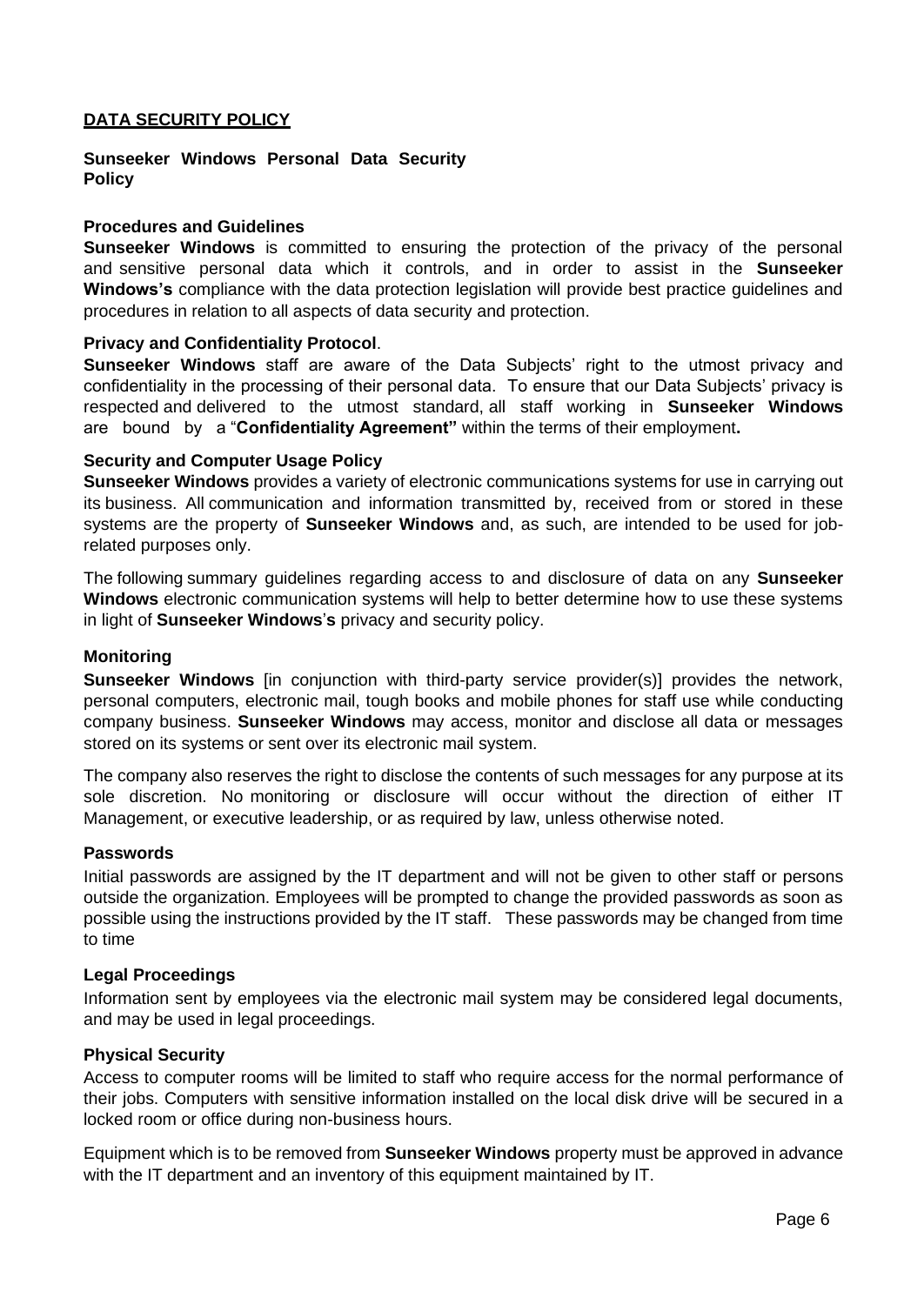Where the employee leaves the organization, he or she must return the equipment to **Sunseeker Windows** prior to the last day of employment.

#### **Network Security**

IT will monitor network security on a regular basis. Adequate information concerning network traffic and activity will be logged to ensure that breaches in network security can be detected. IT will also implement and maintain procedures to provide adequate protection from intrusion into **Sunseeker Windows** computer systems from external sources. No computer that is connected to the network can have stored, on its disk(s) or in its memory, information that would permit access to other parts of the network. Staff should not store personal, business, member or other credit card/account information, or passwords within word processing or other data documents.

#### **Personal Computer Security**

Only legally licensed software and Virus Protection will be installed on **Sunseeker Windows**  computers. Software cannot be removed, copied or installed without the permission or involvement of the IT department.

All staff will log out of the network and turn their computers off before leaving the office at the end of each working day.

Staff will lock their screens by using "CNTRL+ALT+DLT" keys when leaving their desk and computer unattended for a short period of time.

Staff will log off from the network when they will be away from their desk for an extended period.

Failure to comply with all components of this Data Security Policy may result in disciplinary action up to and including termination of employment.

#### **Virtual Private Network**

A Virtual Private Network (VPN) is established to enable staff working on the system from outside the organisation's offices to access data via an encrypted "tunnel" to protect information moving on a network.

#### **Restricted Access**

Access to servers is restricted to the systems administrator [and the middleware administrator]. This access is needed to maintain the function of middleware and to troubleshoot processing problems. These information technology experts are aware of the highly sensitive nature of the person's personal data contained in the system and their responsibilities in terms of privacy and confidentiality and have signed a confidentiality agreement as part of their contract of employment.

All third-party service providers will agree and sign a Data Processor Contract with **Sunseeker Windows** prior to the commencement of their engagement. The terms of this contract will be negotiated between **Sunseeker Windows** and the Service Provider, and will reflect both parties' obligations under the GDPR regulation.

## **Business Continuity Management**

**Sunseeker Windows** and its third party Service Providers will employ appropriate business continuity measures to ensure the efficient recovery of full operational functionality in a timely manner, in the event of a catastrophic or destructive event which renders normal system access impossible.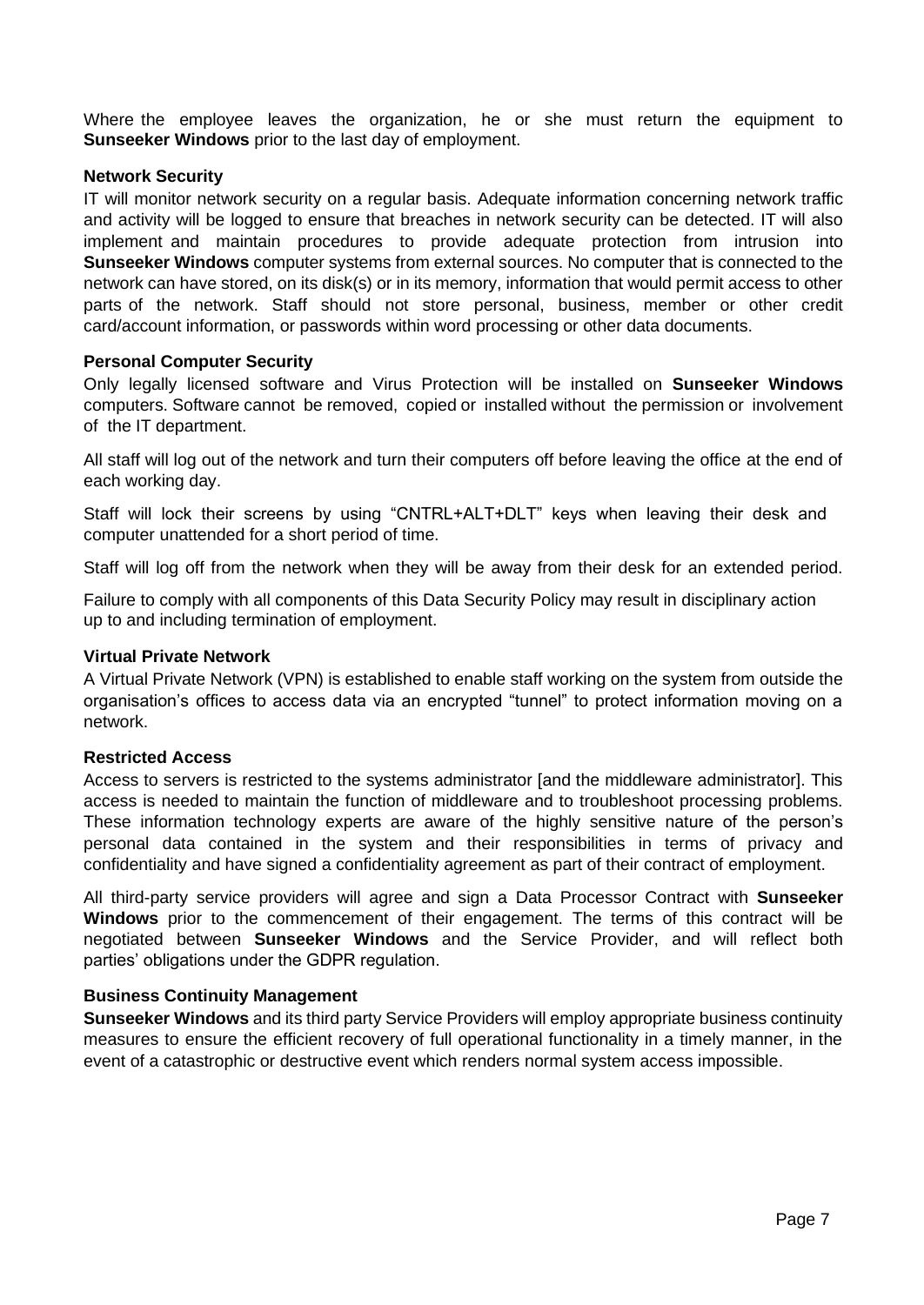## **CCTV**

### **Introduction**

Closed Circuit Television Systems (CCTV) are installed on the premises under the control of **Sunseeker Windows**.

#### **Scope**

This policy relates directly to the location and use of CCTV and the monitoring, recording and subsequent use of such recorded material. The policy applies equally to personal data obtained by **Sunseeker Windows** via CCTV which is subsequently held in manual and automated form.

#### **Justification for the use of CCTV**

The General Data Protection Regulation (GDPR) requires that data is "adequate, relevant and not excessive" for the purpose for which it is collected. This means that **Sunseeker Windows** needs to be able to justify the obtaining and use of personal data by means of a CCTV system.

#### **Location of Cameras**

The location of cameras is a key consideration. Use of CCTV to monitor areas where individuals would have a reasonable expectation of privacy would be difficult to justify. **Sunseeker Windows** endeavors to select locations for the installation of CCTV cameras which are least intrusive to protect the privacy of individuals. Cameras placed to record external areas are positioned in such a way as to prevent, or minimize, recording of passers-by or of another person's private property.

CCTV Video Monitoring and Recording of Public Areas under the remit of **Sunseeker Windows** may include the following:

- Protection of buildings and property: The building's perimeter, entrances and exits, lobbies and corridors, special storage areas, cashier locations, receiving areas for goods/services.
- Monitoring of Access Control Systems: Monitor and record restricted access areas at entrances to buildings and other areas.
- Verification of Security Alarms: Intrusion alarms, exit door controls, external alarms.
- Video Patrol of Public Areas: Parking areas, Main entrance/exit gates, Traffic Control.
- Criminal Investigations (carried out by an appropriate authority): Robbery, burglary and theft surveillance.

#### **Siting Cameras**

Each CCTV camera should be sited in such a way that it monitors those spaces/areas which are intended to be covered. Where this cannot be avoided, the system software has been utilised to "blank out" spaces/areas where monitoring should not occur.

Operators must be aware that they may only use the cameras solely for the purposes for which they were installed.

Operators must also be aware of the position a camera is left in after use. A camera when not in use should be placed in the most advantageous position to record incidents occurring within its field of vision.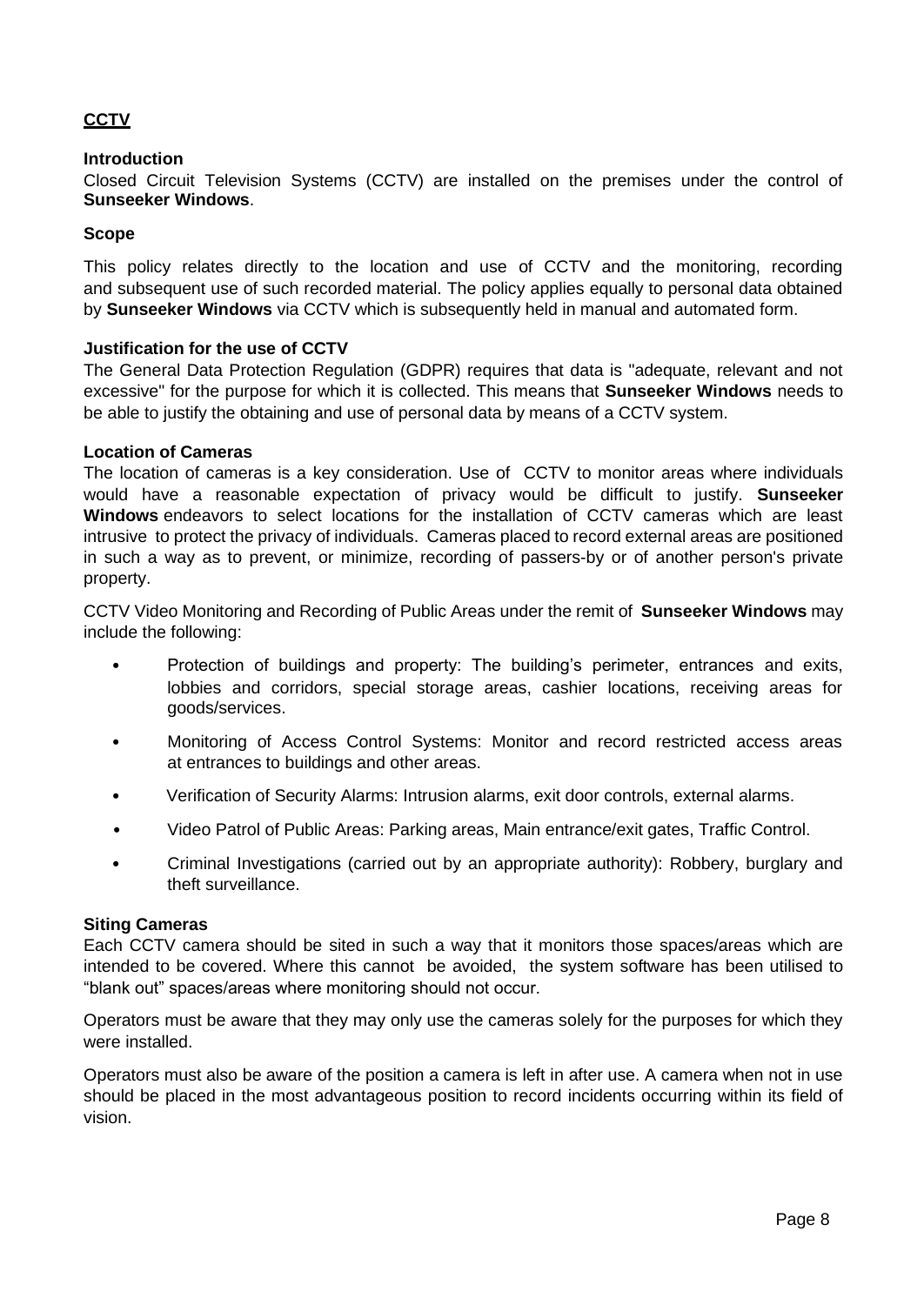## **Training**

Appropriate training in the requirements of the General Data Protection Regulation (GDPR) will be given to all staff. Staff that are required to manage and work the CCTV Systems will be fully trained in respect of all functions, both operational and administrative relating to the control of the CCTV Systems.

#### **Camera Signage**

Signs have been placed so that persons are aware that they are entering an area which is covered by **Sunseeker Windows's** CCTV System. They are clearly visible and legible to members of the public.

#### **Retention of Images**

The images/recordings will be stored in a secure environment with a log of access kept. Access will be restricted to authorised personnel. Supervising the access and maintenance of the CCTV System is the responsibility of the DPO.

When CCTV recordings are being viewed, access will be limited to authorised individuals on a need-to-know basis. Images must not be retained for longer than is necessary. Images will be erased after a period of 28 days unless required for the investigation of offences or evidential purposes.

The Data Controller shall ensure that copies of recorded images will only be made under the following circumstances:

- $\Box$  The incident recorded is such that it is required to assist in the investigation of offences and/or the prosecution of offenders;
- $\Box$  For training purposes within that context and with due regard to personal privacy;
- $\Box$  At the request of an appropriate authority in the course of the investigation of a suspected crime;
- □ Where a copy is required to satisfy a valid Subject Access Request.

#### **Access to and Disclosure of Images to Third Parties**

Access to images will be restricted to staff that need to have access in order to achieve the purposes of using the equipment. All access to the medium on which the images are recorded will be documented by the Designated Manager.

The disclosure of recorded images to Third Parties must be authorised by **Sunseeker Windows**.

- $\Box$  A request for disclosure of images, from a member of an appropriate authority, on the grounds that the images are likely to be of use for the investigation of a particular offence or an investigation into an accident or similar incident;
- $\Box$  A requirement under any enactment, rule of law or court order to disclose the images;
- If required by a legal representative of **Sunseeker Windows**;
- If a case/action is being taken against **Sunseeker Windows**;
- $\Box$  To people whose images have been recorded or retained, in satisfaction of a valid Subject Access Request (unless disclosure to the individual would prejudice criminal inquiries or criminal proceedings).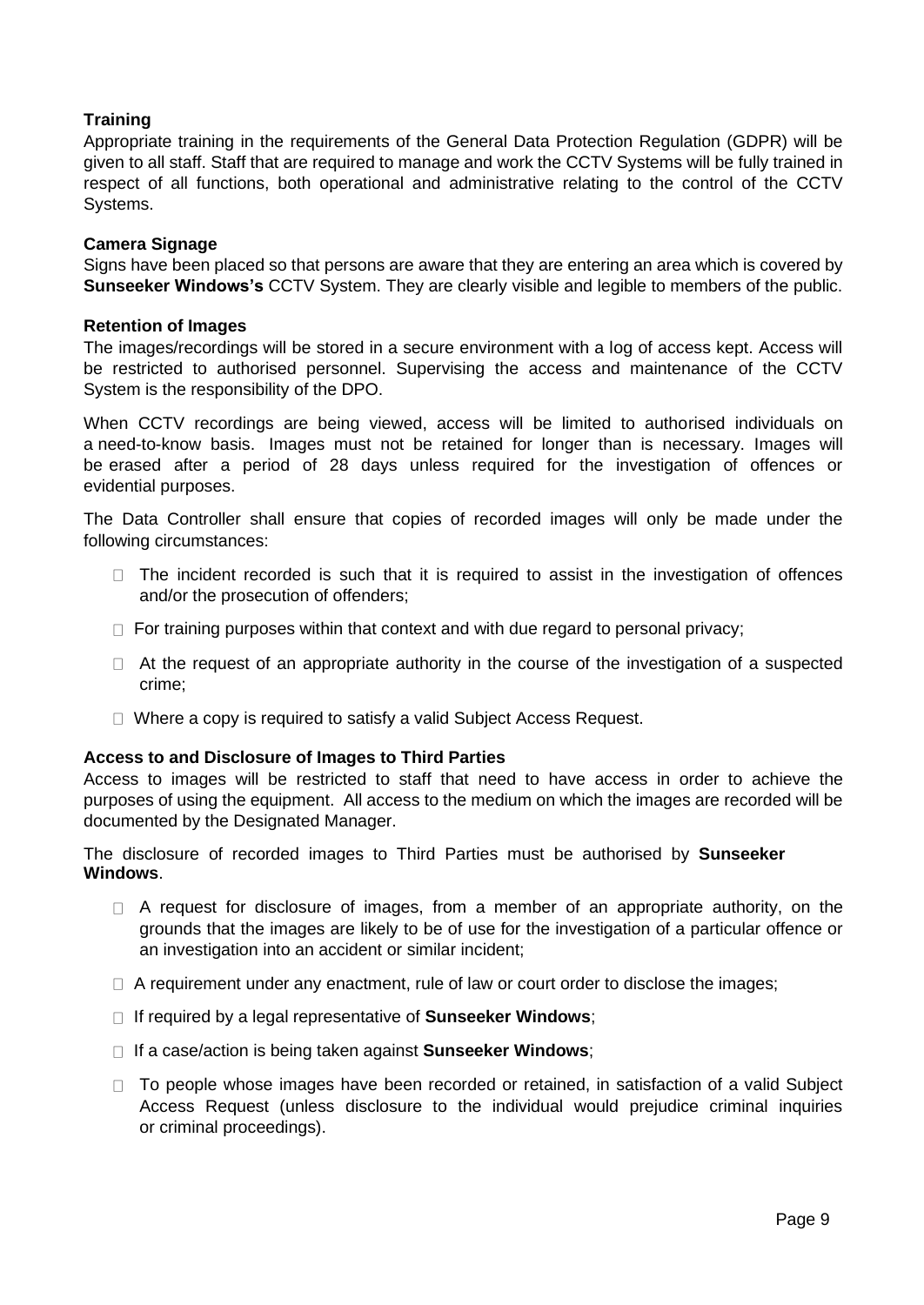## **WEBSITE PRIVACY POLICY**

**The policy:** This privacy policy is for this website; [sunseekerwindows.co.uk] and served by [Sunseeker Windows Ltd, 72-84 Station Road, Burton Latimer, NN15 5NX] and governs the privacy of its users who choose to use it. It explains how we comply with the GDPR (General Data Protection Regulation), the DPA (Data Protection Act) [pre GDPR enforcement] and the PECR (Privacy and Electronic Communications Regulations).

We are firmly committed to protecting and respecting your personal information and privacy. As such, your personal details will never be released to any outside company for mailing or marketing purposes. This notice sets out how data will be used and you should therefore carefully consider this document. By providing us with data you are consenting to the practices set out in this notice.

You may withdraw your consent to processing of information at any time. If you wish to do so then please contact (insert name) on (insert number). If you are unhappy with how your data has been processed then please contact us in the first instance or the ICO.

## **Information We May Collect**

Details of prospective employees

Details of customers and prospective customers

Details of third parties that may assist us from time to time

This may include but is not limited to names, addresses, next of kin, date of birth, national insurance number, driving license details, banking details etc. It may be shared with third parties such as HMRC etc. We will hold no more information that is absolutely necessary to achieve our objective in relation to you.

## **How We Use Your Information**

We will only use your information for a lawful purpose such providing a service. We will use the information for the specific purpose in question and will use the minimum data necessary to achieve this. We will always ensure that any information is accurate and up to date.

If you are a prospective employee we will use the information to assess your suitability for any roles we may have. The information will be destroyed after a reasonable time if your application is unsuccessful.

If you are a customer we will use your information for any enquiry and will destroy the information after a reasonable time unless you are an ongoing repeat customer.

We may disclose any information to a third party such as a government department as required by law.

If your information is added to a mailing list then we will require your consent in relation to the same.

If you are a child then we will require the consent of an adult to hold information about you.

#### **Storage of Data**

All of the information you provide us will be held on secure servers. It may from time to time be transferred to a third party as and when required for processing. Unfortunately, the internet is never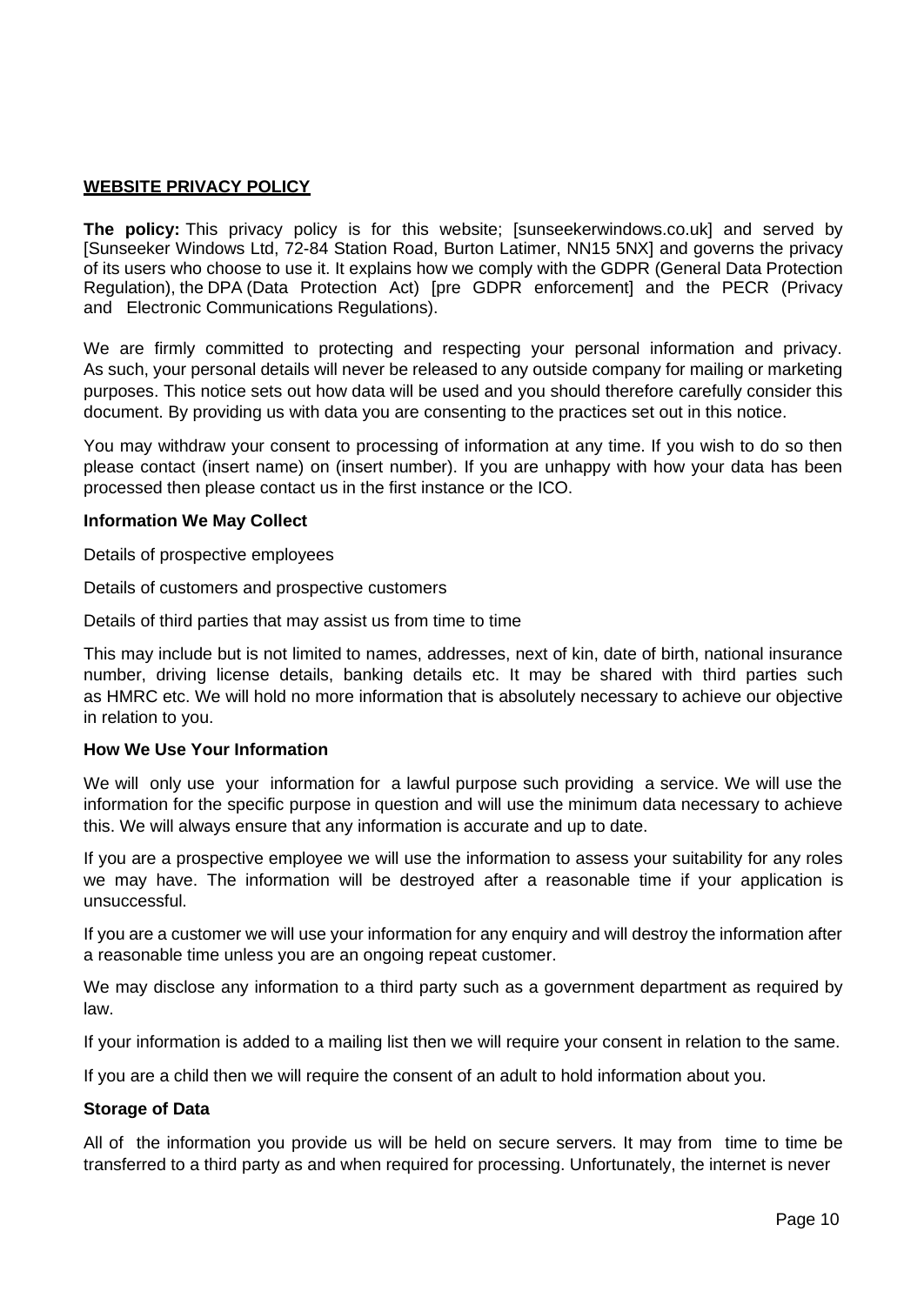100% secure so we can only use our best endeavors to ensure that your information is not accessed unlawfully. If we establish that there has been a breach of security then we will take appropriate action.

#### **Use of Cookies**

This website uses cookies to better the users experience while visiting the website. As required by legislation, where applicable this website uses a cookie control system, allowing the user to give explicit permission or to deny the use of /saving of cookies on their computer / device.

#### **What are cookies?**

Cookies are small files saved to the user's computer's hard drive that track, save and store information about the user's interactions and usage of the website. This allows the website, through its server to provide the users with a tailored experience within this website. Users are advised that if they wish to deny the use and saving of cookies from this website on to their computers hard drive they should take necessary steps within their web browsers security settings to block all cookies from this website and its external serving vendors or use the cookie control system if available upon their first visit.

#### **Website Visitor Tracking**

This website uses tracking software to monitor its visitors to better understand how they use it. The software will save a cookie to your computer's hard drive in order to track and monitor your engagement and usage of the website, but will not store, save or collect personal information.

#### **Adverts and Sponsored Links**

This website may contain sponsored links and adverts. These will typically be served through our advertising partners, to whom may have detailed privacy policies relating directly to the adverts they serve.

Clicking on any such adverts will send you to the advertiser's website through a referral program which may use cookies and will track the number of referrals sent from this website. This may include the use of cookies which may in turn be saved on your computer's hard drive. Users should therefore note they click on sponsored external links at their own risk and we cannot be held liable for any damages or implications caused by visiting any external links mentioned.

#### **Downloads and Media Files**

Any downloadable documents, files or media made available on this website are provided to users at their own risk. While all precautions have been undertaken to ensure only genuine downloads are available users are advised to verify their authenticity using third party anti-virus software or similar applications.

We accept no responsibility for third party downloads and downloads provided by external third party websites and advise users to verify their authenticity using third party anti-virus software or similar applications.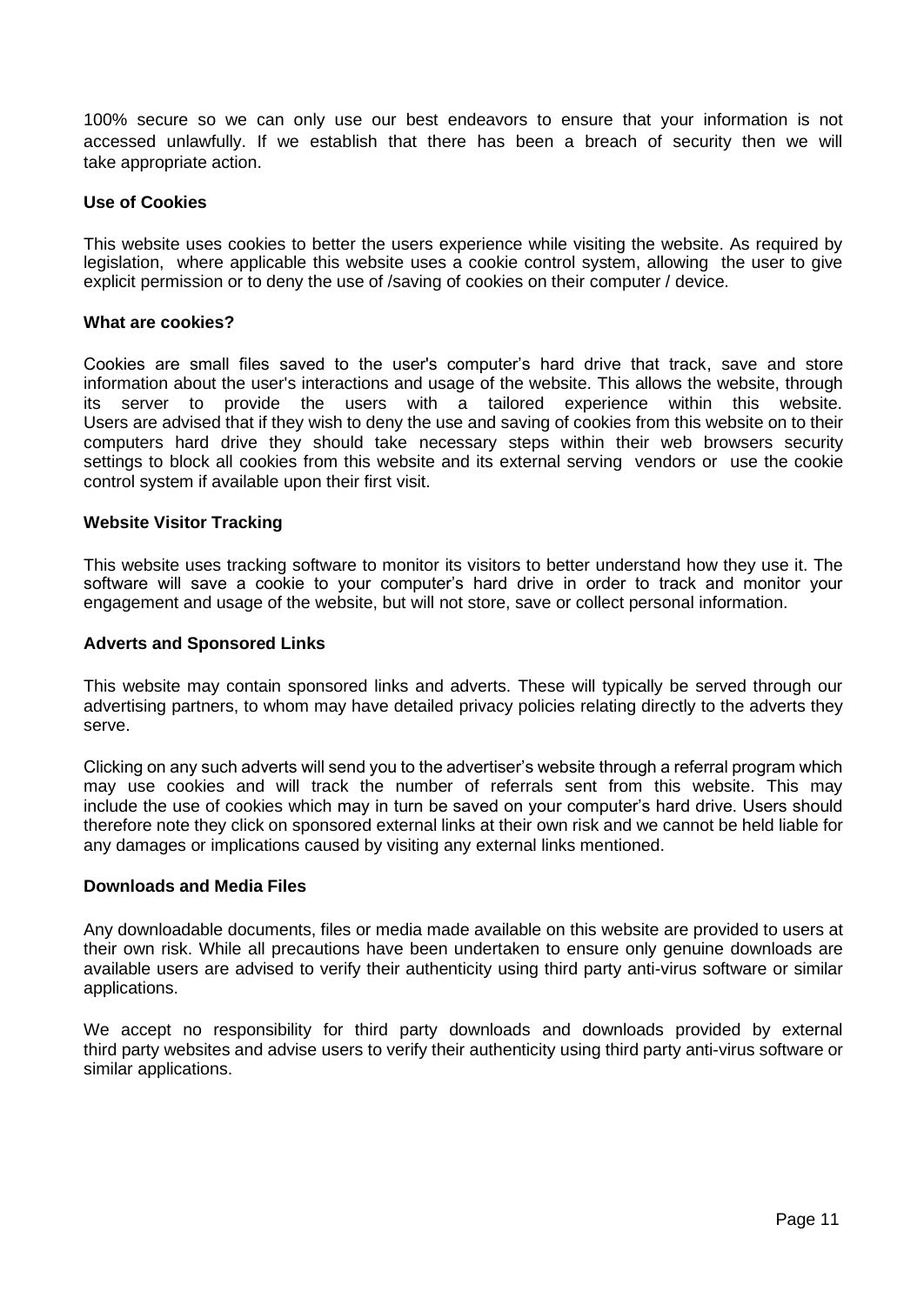## **Contact and Communication with us**

Users contacting us through this website do so at their own discretion and provide any such personal details requested at their own risk. Your personal information is kept private and stored securely until a time it is no longer required or has no use.

Where we have clearly stated and made you aware of the fact, and where you have given your express permission, we may use your details to send you products/services information through a mailing list system. This is done in accordance with the relevant regulations named in 'The policy' above.

#### **Email Mailing List and Marketing Messages**

We may operate an email mailing list program, used to inform subscribers about products, services and/or news we supply/publish. Users can subscribe through an online automated process where they have given their explicit permission. Subscriber personal details are collected, processed, managed and stored in accordance with the regulations named in 'The policy' above. Subscribers can unsubscribe at any time through an automated online service.

#### **External Website Links and Third Parties**

Although we only look to include quality, safe and relevant external links, users are advised to adopt a policy of caution before clicking any external web links mentioned throughout this website.

#### **Social Media Policy and Usage**

We adopt a Social Media Policy to ensure our business and our staff conduct themselves accordingly online. While we may have official profiles on social media platforms users are advised to verify authenticity of such profiles before engaging with, or sharing information with such profiles. We will never ask for user passwords or personal details on social media platforms. Users are advised to conduct themselves appropriately when engaging with us on social media.

There may be instances where our website features social sharing buttons, which help share web content directly from web pages to the respective social media platforms. You use social sharing buttons at your own discretion.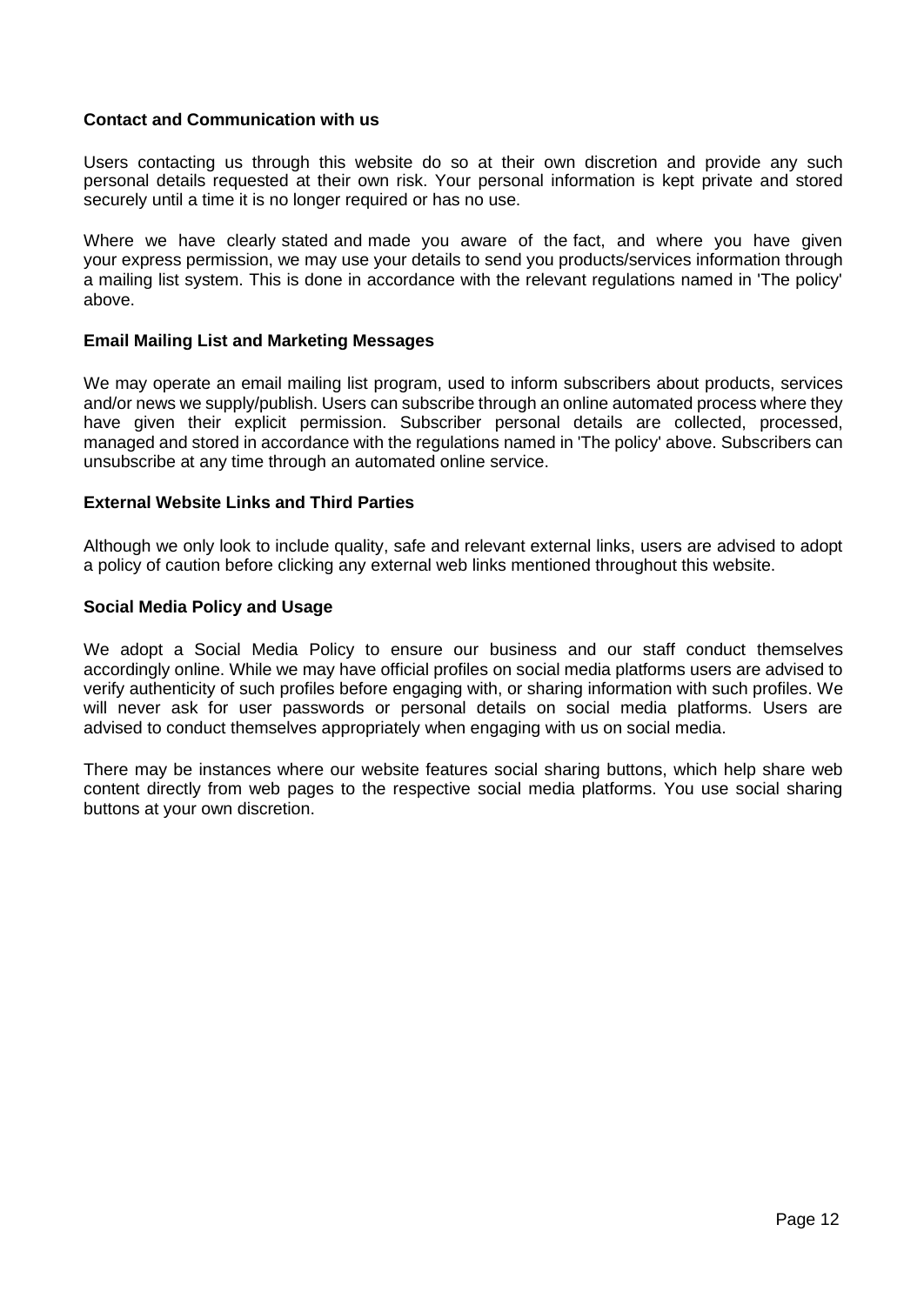## **DATA SUBJECT ACCESS REQUEST**

### **Sunseeker Windows Subject Access Request (SAR) Policy**

**Sunseeker Windows** is aware of its obligations as a Data Controller, with primary responsibility for, and a duty of care towards the personal data within its control.

Data Subjects whose personal data is held by **Sunseeker Windows** are entitled to ask Data Controllers:

• Whether the Data Controller is processing any personal data about that individual and, if so, to be given:-

- $\Box$  a description of the personal data;
- $\Box$  the purposes for which they are being processed; and
- $\Box$  information on any organisation to whom that personal data is being, or might be disclosed.
- $\Box$  to be told about the sources from which the Data Controller derived the information so long as those sources are available to the Controller; and
- $\Box$  For a copy of the information held, in response to a valid request to that effect.

#### **Form of the request**

A request for Personal Data is a known as a Subject Access Request. However, it may not always be necessary to treat a request for information as a formal request under the General Data Protection Regulation (GDPR)

If the request for information is one which **Sunseeker Windows** would normally deal with within the normal course of business, e.g. a request for a copy of a statement by a bank customer, **Sunseeker Windows** will consider whether this is a formal subject access request under the DP Acts, or whether it can be managed as a 'business-as-usual' process.

In order to be valid, a Subject Access Request should be in writing, and should include sufficient information to identify the Data Subject to the Data Controller's satisfaction.

When these criteria are satisfied, the Subject Access Request is considered valid, and the 1-month response period commences.

**Sunseeker Windows** will strive to respond to a valid request as quickly as possible, but nonetheless within this 1-month period.

#### **Communicating with the Data Subject**

**Sunseeker Windows** will communicate directly with the Data Subject once a valid Subject Access

Request has been received.

Rather than having to provide a copy of all data held by the Controller, this contact may help the Data Subject to specify the exact information he or she wishes to receive, thereby reducing both effort and the time and cost required to collate and provide the data being sought.

However, we acknowledge that, where the Data Subject is adamant that he or she wishes to receive a copy of everything the Data Controller holds about them, then we will fulfil a complete and exhaustive search of the computerised and manually-held data in the organisation.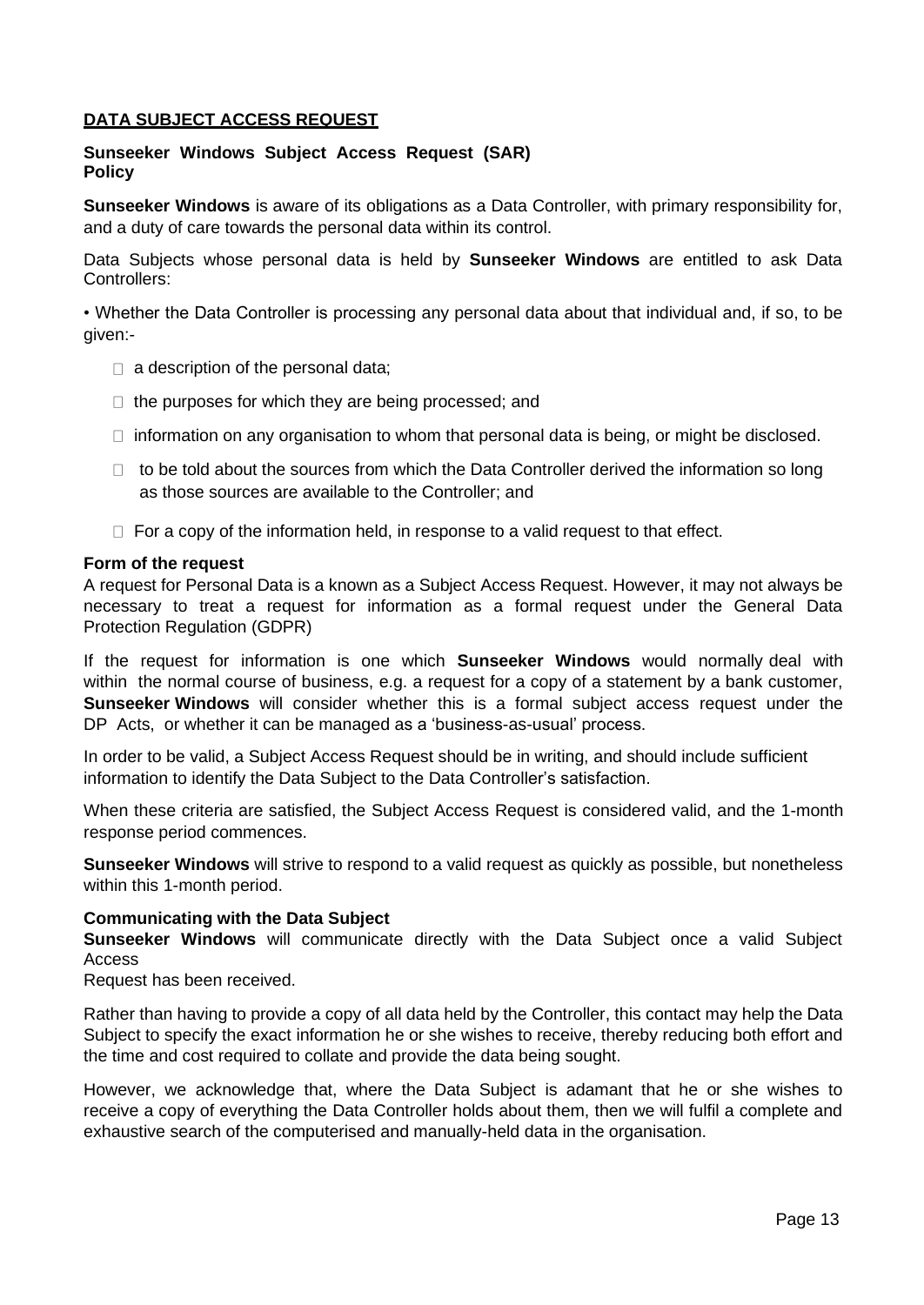## **Systems Search**

Unless there is a legitimate option to reduce the scope of the Request, a search of all databases and all relevant filing systems (manual files) which are relevant under the Acts will be carried out throughout the organisation.

There is no obligation to search back-up files, on the basis that the data in back-up is a copy of the data already held either on the 'active' systems, or in archive.

**Sunseeker Windows** will organise the response to the Request by giving one individual the responsibility for issuing requests for information throughout the organisation and receiving all the returns. This coordinator role will normally fall to the Data Protection Officer, where one has been appointed.

The coordinator will then have the job of printing out all computerised information which has been returned to them by each department. They will also have received photocopies of all relevant manual files, and will therefore collate two sets of material – one of computer printouts and the other of photocopied manual files.

#### **Manual files**

The manual files which are relevant to the Acts are those which pass the conditions set out in the definition of a relevant filing system. The key criterion is whether the file in question forms part of a structured set. The set has to be structured by reference to the Requestor or characteristics relating to Requestor. If, for example, the manual files are organised in alphabetical name order, or by payroll number, they will form a structured set.

#### **Restrictions following receipt of a request**

Compliance with the DP Acts is not intended to interfere with the normal running of a Data Controller's business and following the receipt of a valid Request, we are permitted to make changes to the requested information in the normal course of operation provided that no changes are made because of the Request itself; this applies even where the Data Controller would rather not release the information in its current form. This includes the correction of any incorrect data held as the principle is that the individual has a right to request the actual information held about them (whether or not it is accurate or correct).

#### **Third party data**

Once the information has been collected, the Request coordinator will consider their obligations to other data subjects.

The coordinator will put themselves 'in the shoes' of the individual making the Subject Access Request. They have to read every single page of information to see whether it reveals the identity of any third party, when viewed from the perspective of the person making the Request. If the identity of a third party is already known to the Data Subject, then the data containing the information relating to the third party can be revealed to the Data Subject, because he/she is already aware of that information.

However, where the identity of a third party is not already known to the Data Subject in the context revealed by the documents, then the Request coordinator will consider whether the Request requires the disclosure of the information relating to the third party or whether it is possible to separate this information from the other information to be disclosed, for example, by blanking out (redacting) the name of the individual, or blanking out other identifying particulars or any other material, would be sufficient to disguise the identity of the third party from the Data Subject.

At this point, all other information which is likely to come into the hands of the Data Subject must be considered as well. If the identifying material can be blanked out with black marker pen and the rest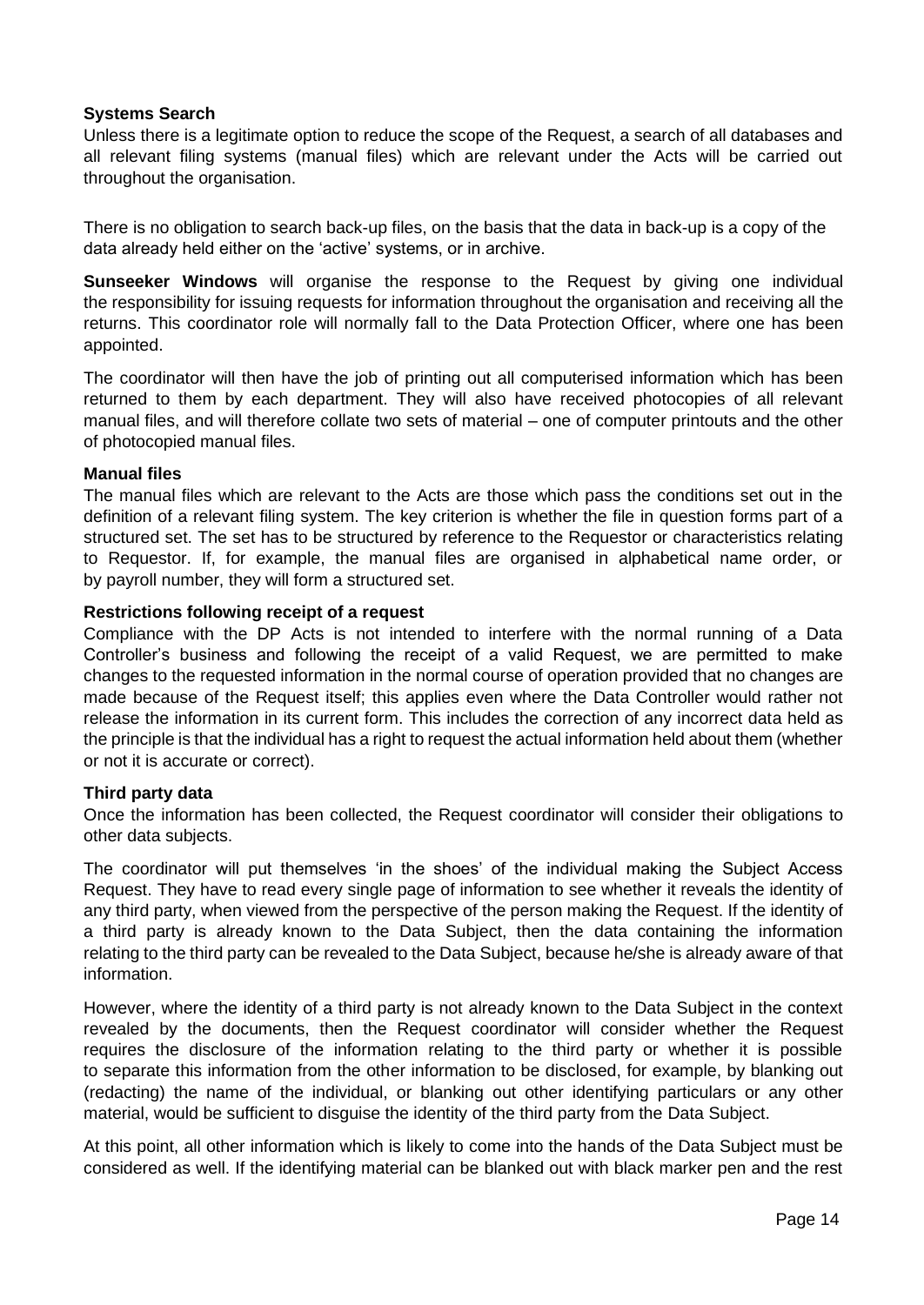of the information on that page can be handed over without revealing the identity of the third party, then this information will be included in fulfilling the Subject Access Request.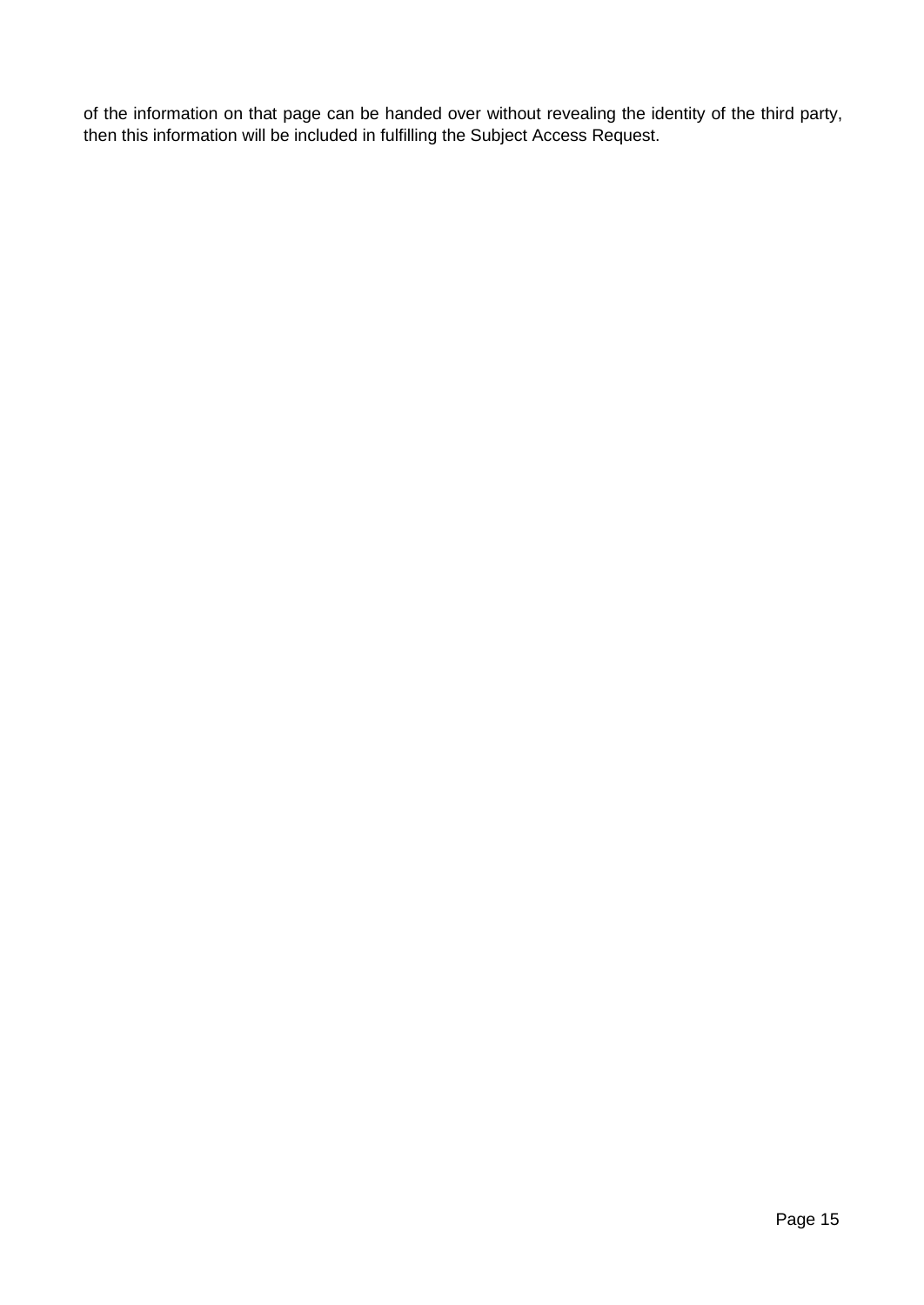## **Exemptions**

Some material is exempt from inclusion in the response to a Subject Access Request.

This includes the content of negotiations with the Data Subject. If the Data Controller is negotiating with the Data Subject at the time at which the Data Subject makes the Subject Access Request, the Data Controller does not have to reveal requested information if to do so would be likely to prejudice those negotiations. Once the negotiations are complete and have been put into effect, the whole file becomes subject to Subject Access in the normal way.

Emails are subject to Subject Access, as are archived computerised and manual data. It must be remembered that CCTV footage and tapes of telephone conversations will also be included within the scope of the Request, and must be searched on receipt of a Subject Access Request if the data subject so requires.

Other general exemptions to subject access are national security and the prevention or detection of crime, or the apprehension or prosecution of offenders.

Where the personal data contain health information, there is a duty on the Data Controller to consult an appropriate health professional before the information can be released to the Data Subject. This is to avoid disclosing information about adverse health conditions to a Data Subject where the disclosure may be harmful or distressing to the Data Subject or to another person.

This requirement does not apply where the Data Subject has already had access to the information, or where the Data Subject originally provided the information himself or herself.

We recognise that failure to respond to a Subject Access Request within the 1 month period gives rise to the ability of the individual to complain to the Information Commissioners Office (ICO), and may well give rise to an investigation by the Commissioner and will breach legislation.

It is possible to do so, **Sunseeker Windows** will liaise with the Data Subject as to the form in which we hand over the information to the Data Subject.

The default position is that the Data Subject gets a hard copy of the information in a "permanent and intelligible format" (which may make it necessary for any internal codes released with the information to be explained), unless the supply of such a copy is not possible or would involve a disproportionate effort, or the Data Subject agrees otherwise. Any terms which are not intelligible without an explanation must be accompanied by an explanation (e.g. a Glossary of Terms).

Finally, once the response to the Subject Access Request has been finalised, the Request coordinator will make a full copy of the material to be retained for our own reference.

The copy of the requested material will be dispatched by secure, registered delivery, and we will seek timely confirmation from the Data Subject on receipt of the material.

These records will be used as reference material should, in the future, there is any dispute as to the content or timeliness of the response provided to the Data Subject.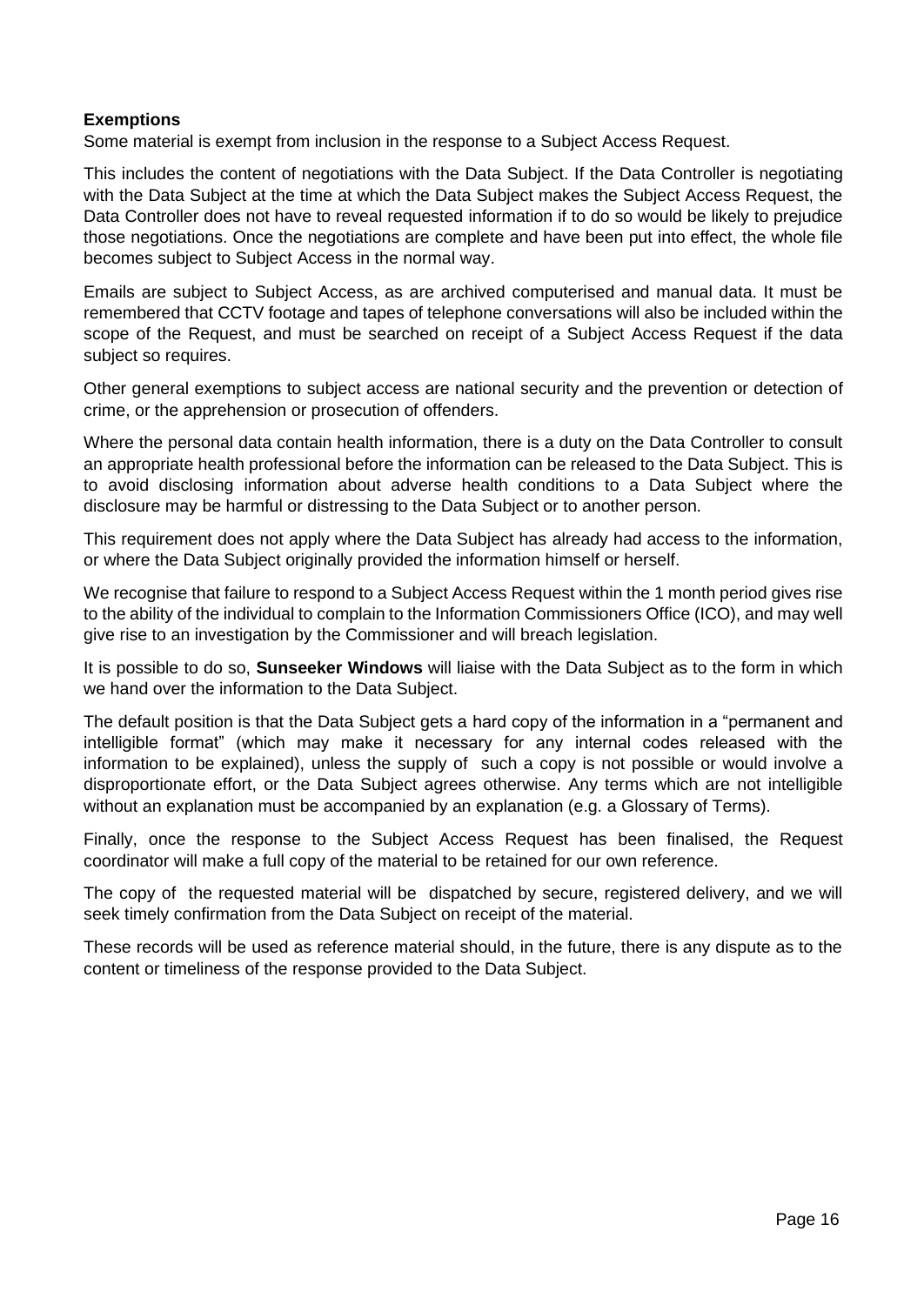## **DATA RETENTION POLICY**

## 1. **Introduction**

The GDPR defines "personal data" as any information relating to an identified or identifiable natural person (a "data subject"). An identifiable natural person is one who can be identified, directly or indirectly, in particular by reference to an identifier such as a name, an identification number, location data, an online identifier, or to one or more factors specific to the physical, physiological, genetic, mental, economic, cultural, or social identity of that natural person.

The GDPR also addresses "special category" personal data (also known as "sensitive" personal data). Such data includes, but is not necessarily limited to, data concerning the data subject's race, ethnicity, politics, religion, trade union membership, genetics, biometrics (if used for ID purposes), health, sex life, or sexual orientation.

Under the GDPR, personal data shall be kept in a form which permits the identification of data subjects for no longer than is necessary for the purposes for which the personal data is processed. In certain cases, personal data may be stored for longer periods where that data is to be processed for archiving purposes that are in the public interest, for scientific or historical research, or for statistical purposes (subject to the implementation of the appropriate technical and organisational measures required by the GDPR to protect that data).

In addition, the GDPR includes the right to erasure or "the right to be forgotten". Data subjects have the right to have their personal data erased (and to prevent the processing of that personal data) in the following circumstances:

- a) Where the personal data is no longer required for the purpose for which it was originally collected or processed (see above);
- b) When the data subject withdraws their consent;
- c) When the data subject objects to the processing of their personal data and the Company has no overriding legitimate interest;
- d) When the personal data is processed unlawfully (i.e. in breach of the GDPR);
- e) When the personal data has to be erased to comply with a legal obligation; or
- f) Where the personal data is processed for the provision of information society services to a child.

## 2. **Aims and Objectives**

- 2.1 The primary aim of this Policy is to set out limits for the retention of personal data and to ensure that those limits, as well as further data subject rights to erasure, are complied with. By extension, this Policy aims to ensure that the Company complies fully with its obligations and the rights of data subjects under the GDPR.
- 2.2 In addition to safeguarding the rights of data subjects under the GDPR, by ensuring that excessive amounts of data are not retained by the Company, this Policy also aims to improve the speed and efficiency of managing data.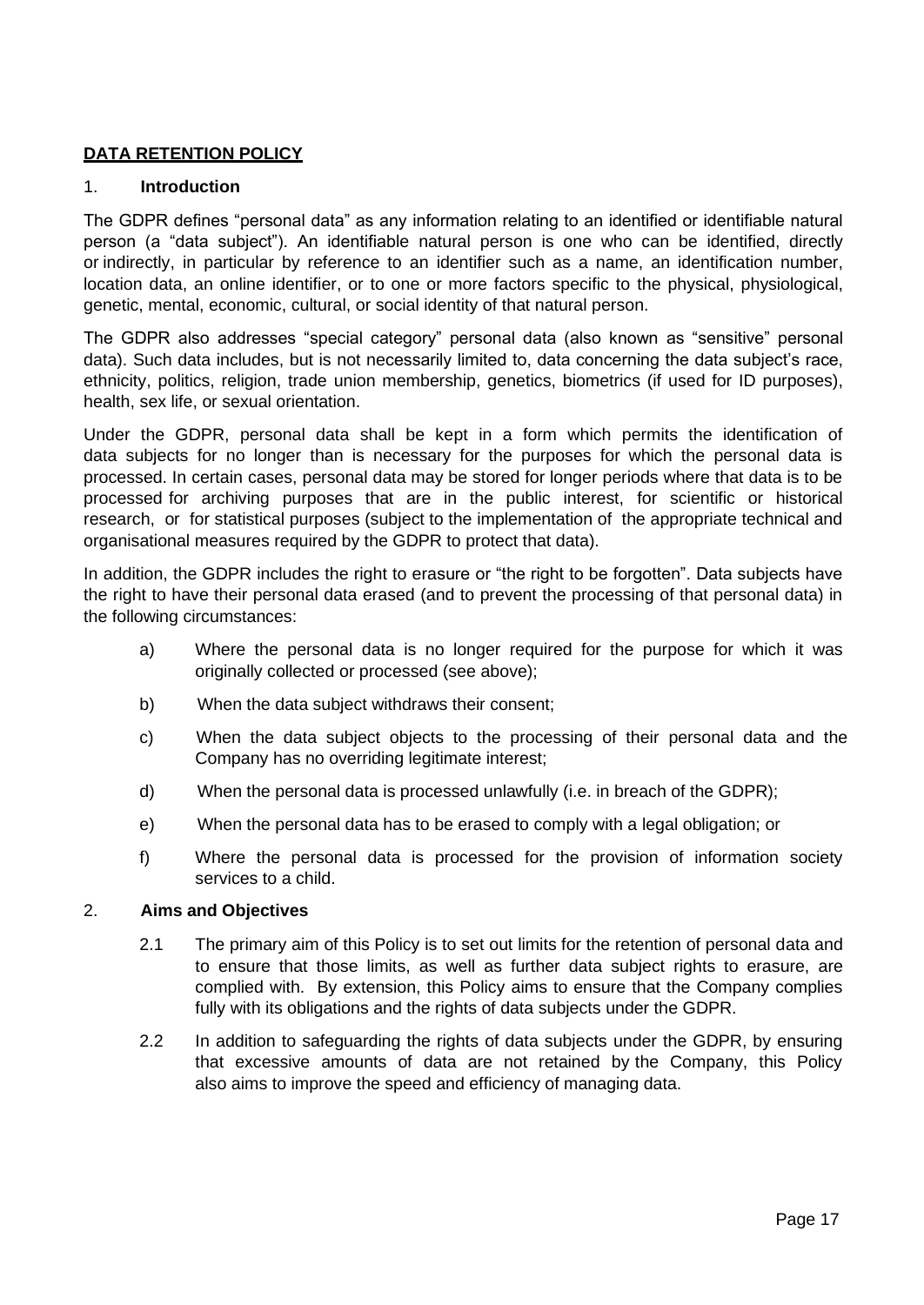## 3. **Scope**

This Policy applies to all personal data held **Sunseeker Windows** and by third-party data processors processing personal data on the Company's behalf, whether it be on computer, laptop, mobile device, phone or physical document.

## 4. **Data Subject Rights and Data Integrity**

All personal data held by the Company is held in accordance with the requirements of the GDPR and data subjects' rights thereunder, as set out in the Company's Data Protection Policy.

- 4.1 Data subjects are kept fully informed of their rights, of what personal data the Company holds about them, how that personal data is used and how long the Company will hold that personal
- 4.2 Data subjects are given control over their personal data held by the Company including the right to have incorrect data rectified, the right to request that their personal data be deleted or otherwise disposed of the right to restrict the Company's use of their personal data and further rights relating to automated decision-making and profiling

#### **5. Technical and Organisational Data Security Measures**

- 5.1 The following technical measures are in place within the Company to protect the security of personal data. Please refer to the Company's Personal Data Security Policy for further details:
- a) All emails containing personal data must be encrypted;
- b) All emails containing personal data must be marked "confidential";
- c) Personal data may only be transmitted over secure networks;
- d) Personal data may not be transmitted over a wireless network if there is a reasonable wired alternative;
- e) Personal data contained in the body of an email, whether sent or received, should be copied from the body of that email and stored securely. The email itself and associated temporary files should be deleted;
- f) Where personal data is to be sent by facsimile transmission the recipient should be informed in advance and should be waiting to receive it;
- g) Where personal data is to be transferred in hardcopy form, it should be passed directly to the recipient or sent securely by post etc.
- h) All personal data transferred physically should be transferred in a suitable container marked "confidential";
- i) No personal data may be shared informally and if access is required to any personal data, such access should be formally requested from DPO.
- j) All hardcopies of personal data, along with any electronic copies stored on physical media should be stored securely;
- k) No personal data may be transferred to any employees, agents, contractors, or other parties, whether such parties are working on behalf of the Company or not, without authorisation;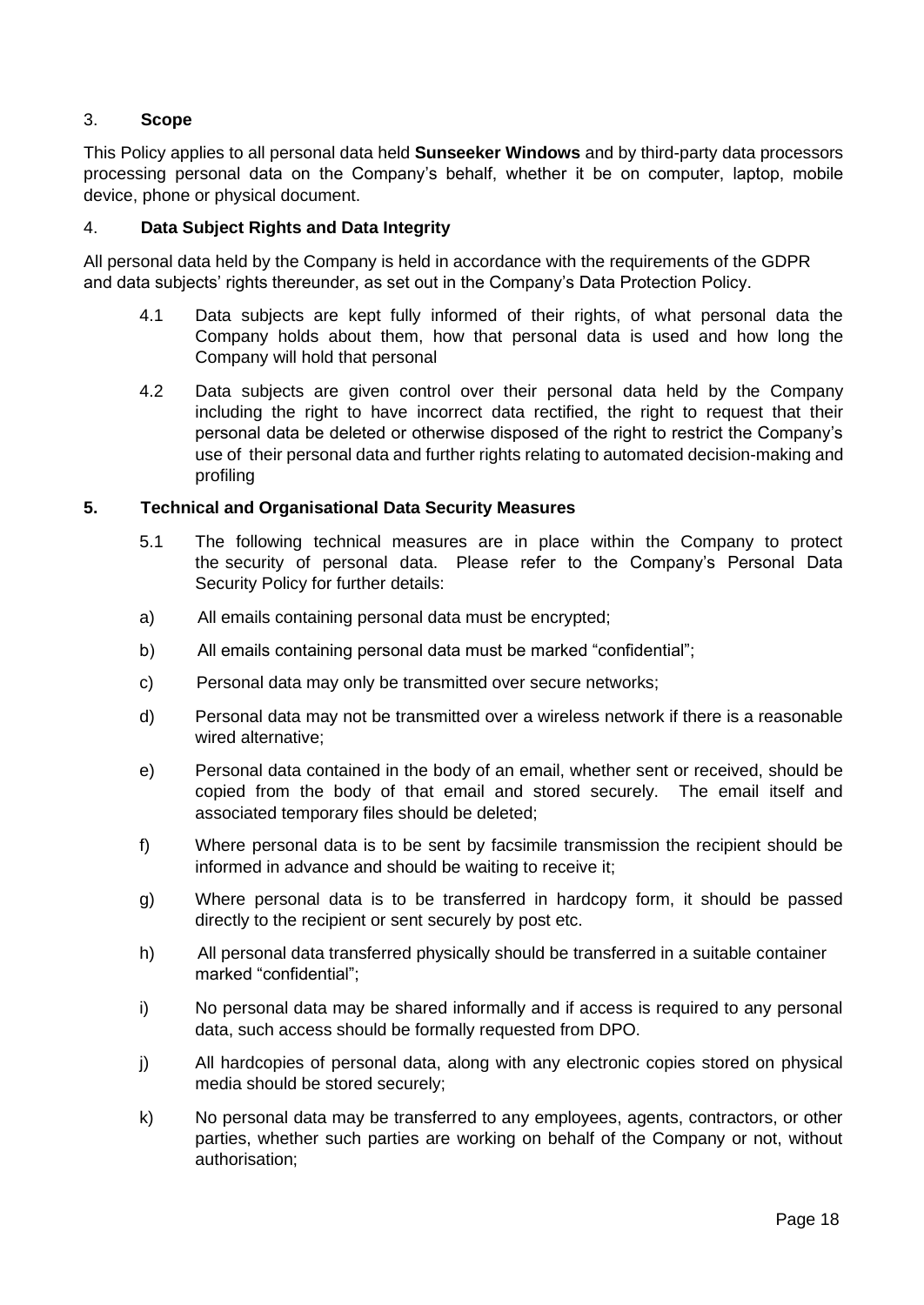- l) Personal data must be handled with care at all times and should not be left unattended or on view;
- m) Computers used to view personal data must always be locked before being left unattended;
- n) No personal data should be transferred to any device personally belonging to an employee and personal data may only be transferred to devices belonging to agents, contractors, or other parties working on behalf of the Company where the party in question has agreed to comply fully with the Company's Data Protection Policy and the GDPR;
- o) All personal data stored electronically should be backed up All backups should be encrypted;
- p) All electronic copies of personal data should be stored securely using passwords and encryption these must never be shared.
- q) All passwords used to protect personal data should be changed regularly and must be secure;
- r) All software should be kept up-to-date. Security-related updates should be installed as soon as reasonably possible after becoming available;
- s) No software may be installed on any Company-owned computer or device without approval; and
- t) Where personal data held by the Company is used for marketing purposes, it shall be the responsibility of DPO to ensure that the appropriate consent is obtained and that no data subjects have opted out, whether directly or via a third-party service such as the TPS.
- 5.2 The following organisational measures are in place within the Company to protect the security of personal data.
- a) All employees and other parties working on behalf of the Company shall be made fully aware of both their individual responsibilities and the Company's responsibilities under the GDPR and under the Company's Data Protection Policy;
- b) Only employees and other parties working on behalf of the Company that need access to, and use of, personal data in order to perform their work shall have access to personal data held by the Company;
- c) All employees and other parties working on behalf of the Company handling personal data will be appropriately trained to do so;
- d) All employees and other parties working on behalf of the Company handling personal data will be appropriately supervised;
- e) All employees and other parties working on behalf of the Company handling personal data should exercise care and caution when discussing any work relating to personal data at all times;
- f) Methods of collecting, holding, and processing personal data shall be regularly evaluated and reviewed;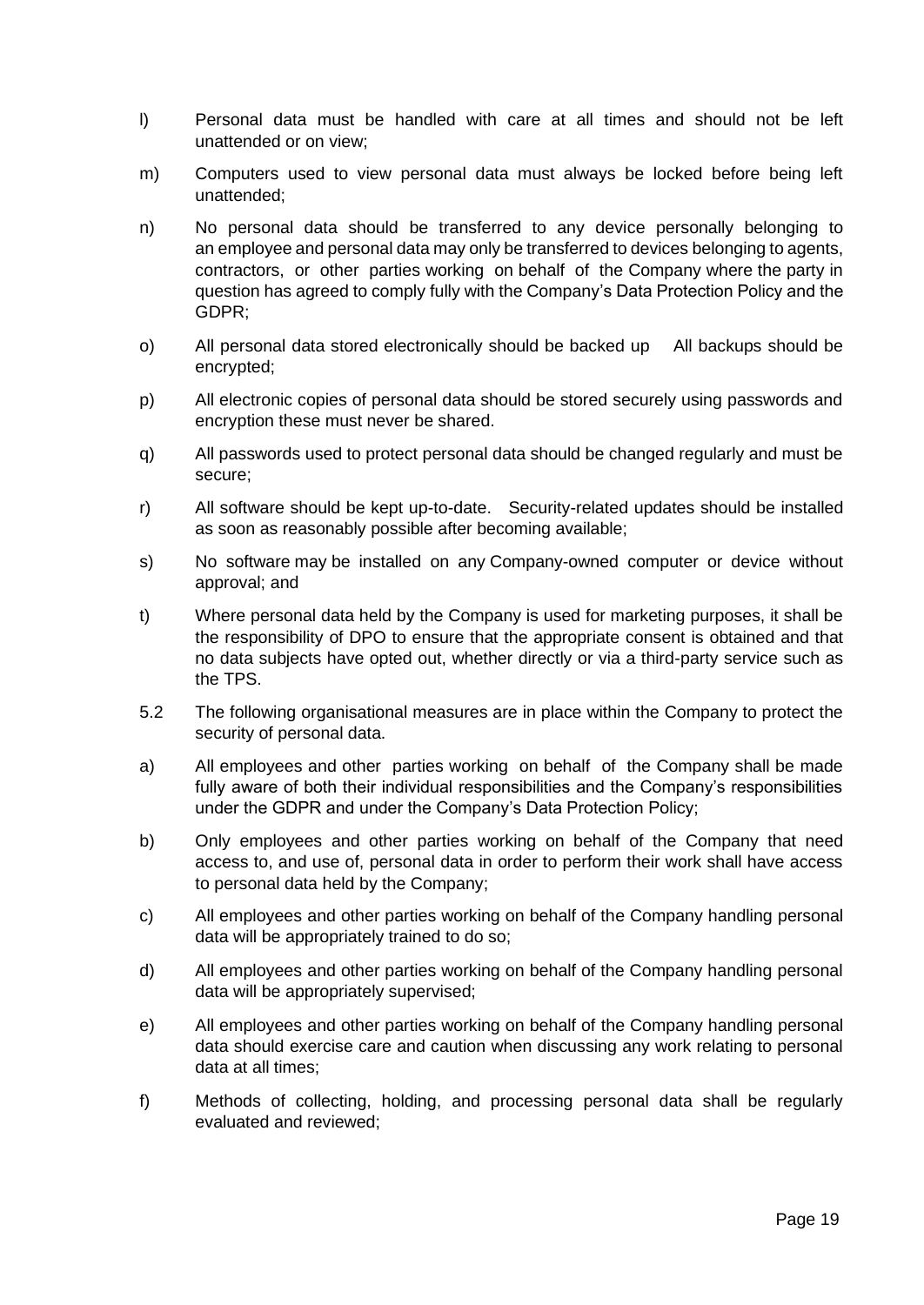g) The performance of those employees and other parties working on behalf of the

Company handling personal data shall be regularly evaluated and reviewed;

- h) All employees and other parties working on behalf of the Company handling personal data will be bound by contract to comply with the GDPR and the Company's Data Protection Policy;
- i) All agents, contractors, or other parties working on behalf of the Company handling personal data must ensure that any and all relevant employees are held to the same conditions as those relevant employees of the Company arising out of the GDPR and the Company's Data Protection Policy;
- j) Where any agent, contractor or other party working on behalf of the Company handling personal data fails in their obligations under the GDPR and/or the Company's Data Protection Policy, that party shall indemnify and hold harmless the Company against any costs, liability, damages, loss, claims or proceedings which may arise out of that failure.

#### 6. **Data Disposal**

Upon the expiry of the data retention periods set out below in Part 7 of this Policy, or when a data subject exercises their right to have their personal data erased, personal data shall be deleted, securely destroyed, or otherwise disposed of.

#### 7. **Data Retention**

- 7.1 As stated above, and as required by law, the Company shall not retain any personal data for any longer than is necessary in light of the purpose(s) for which that data is collected, held, and processed.
- 7.2 Different types of personal data, used for different purposes, will necessarily be retained for different periods (and its retention periodically reviewed), as set out below.
- 7.3 When establishing and/or reviewing retention periods, the following shall be taken into account:
- a) The objectives and requirements of the Company;
- b) The type of personal data in question;
- c) The purpose(s) for which the data in question is collected, held, and processed;
- d) The Company's legal basis for collecting, holding, and processing that data;
- e) The category or categories of data subject to whom the data relates;
- 7.4 If a precise retention period cannot be fixed for a particular type of data, criteria shall be established by which the retention of the data will be determined, thereby ensuring that the data in question, and the retention of that data, can be regularly reviewed against those criteria.
- 7.5 Notwithstanding the following defined retention periods, certain personal data may be deleted or otherwise disposed of prior to the expiry of its defined retention period where a decision is made within the Company to do so (whether in response to a request by a data subject or otherwise).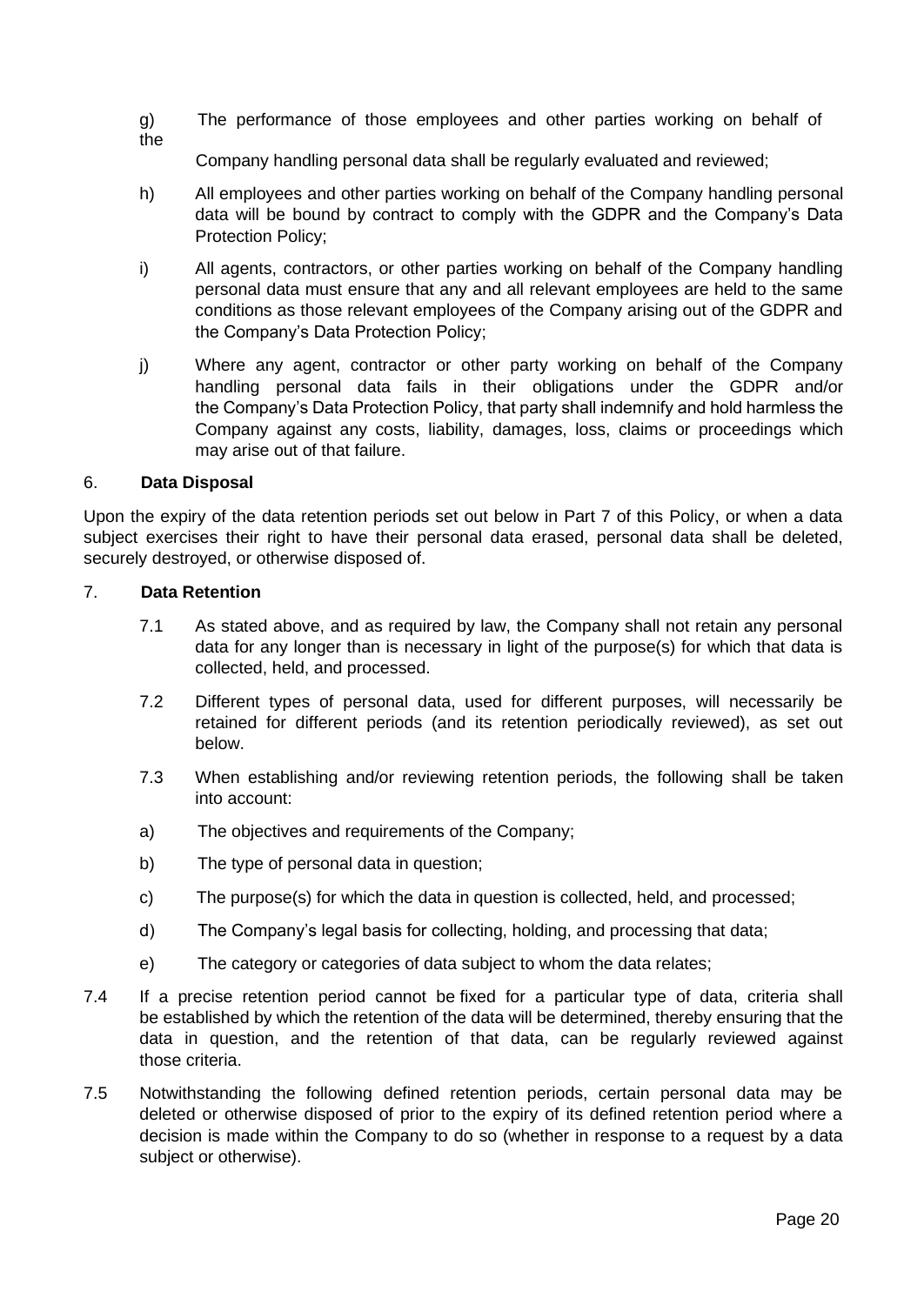7.6 In limited circumstances, it may also be necessary to retain personal data for longer periods where such retention is for archiving purposes that are in the public interest, for scientific or historical research purposes, or for statistical purposes. All such retention will be subject to the implementation of appropriate technical and organisational measures to protect the rights and freedoms of data subjects, as required by the GDPR.

| Data Ref.                                     | <b>Type</b><br>οt<br><b>Data</b>                                | <b>Purpose</b><br>οf<br><b>Data</b>                  | <b>Review</b><br><b>Period</b>                                 | <b>Retention Period</b><br>or Criteria            | <b>Comments</b>                                                           |
|-----------------------------------------------|-----------------------------------------------------------------|------------------------------------------------------|----------------------------------------------------------------|---------------------------------------------------|---------------------------------------------------------------------------|
| < <insert<br><math>ref \gt</math></insert<br> | < <insert<br>data<br/><math>type \rightarrow</math></insert<br> | < <describe<br>οf<br/>purpose<br/>data</describe<br> | < <insert<br>date<br/>review<br/>or period&gt;&gt;</insert<br> | < <insert retention<br="">period&gt;&gt;</insert> | additional<br>< <add<br>information<br/>asl<br/>required&gt;&gt;</add<br> |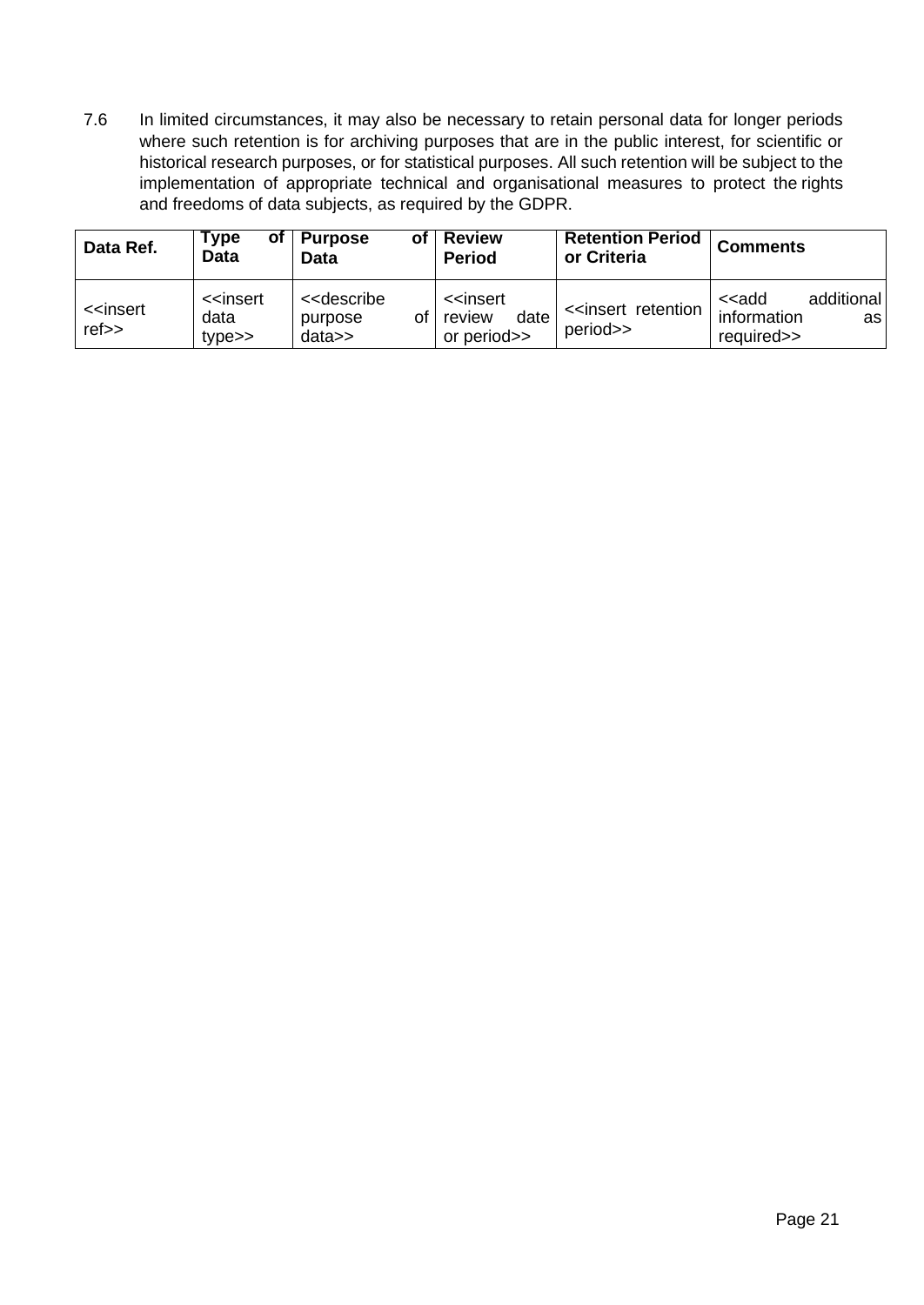## **DATA DESTRUCTION POLICY**

## **Overview**

Personal data in manual (paper-based) format, and the technology equipment on which such data is stored in electronic (automated) format, cannot simply be thrown away. Proper disposal of equipment is both environmentally responsible and required by law.

Paper files, hard drives, USB drives, CD-ROMs and other storage media contain various kinds of data, some of which is considered both commercially and personally sensitive. In order to protect the data, all storage mediums must be properly disposed of. Electronic media should also be 'wiped' prior to being appropriately destroyed, to remove any risk that confidential or sensitive data remains retrievable.

However, simply deleting or even formatting data is not considered sufficient. When deleting files or formatting a device, data is marked for deletion, but is still accessible until being overwritten by a new file. Therefore, special tools must be used to securely erase data prior to equipment disposal.

**Sunseeker Windows** is aware of its obligations to retain personal data in a safe and secure manner for as long as necessary, and to then dispose of such data in an appropriate manner.

This Data Destruction Policy outlines the Company's approach to fulfilling such obligations, and is closely aligned with the Company's Data Retention Policy.

#### **Purpose**

This policy has been developed to define the requirements for proper disposal of manual and electronic data at **Sunseeker Windows**.

#### **Scope**

This policy applies to all personal data held by **Sunseeker Windows** in both manual and electronic formats.

## **Policy**

Manual Data Disposal

- 1. **Sunseeker Windows** will schedule a regular review of its retention of manual records, and will schedule timely destruction of paper-based records where retention has exceeded [the Company's] operational requirements and Regulatory obligations.
- 2. These manual records will be collected and stored in a secure environment, prior to destruction;
- 3. **Sunseeker Windows** will make paper cross-cut shredders available within the organisation in order to dispose of paper records which have no, or short-term retention periods – this may include (but are not limited to) general office correspondence, hand-written notes used prior to transcription, copies of documents which might have been used for short-term crossreference, etc.
- 4. Within the terms of **Sunseeker Windows's** Retention Policy, staff will be trained and aware of their obligation to shred such material using these in-house shredders.
- 5. For the bulk disposal of paper records for which there is a medium- to long-term retention obligation, **Sunseeker Windows** will appoint an appropriately specialised third party to process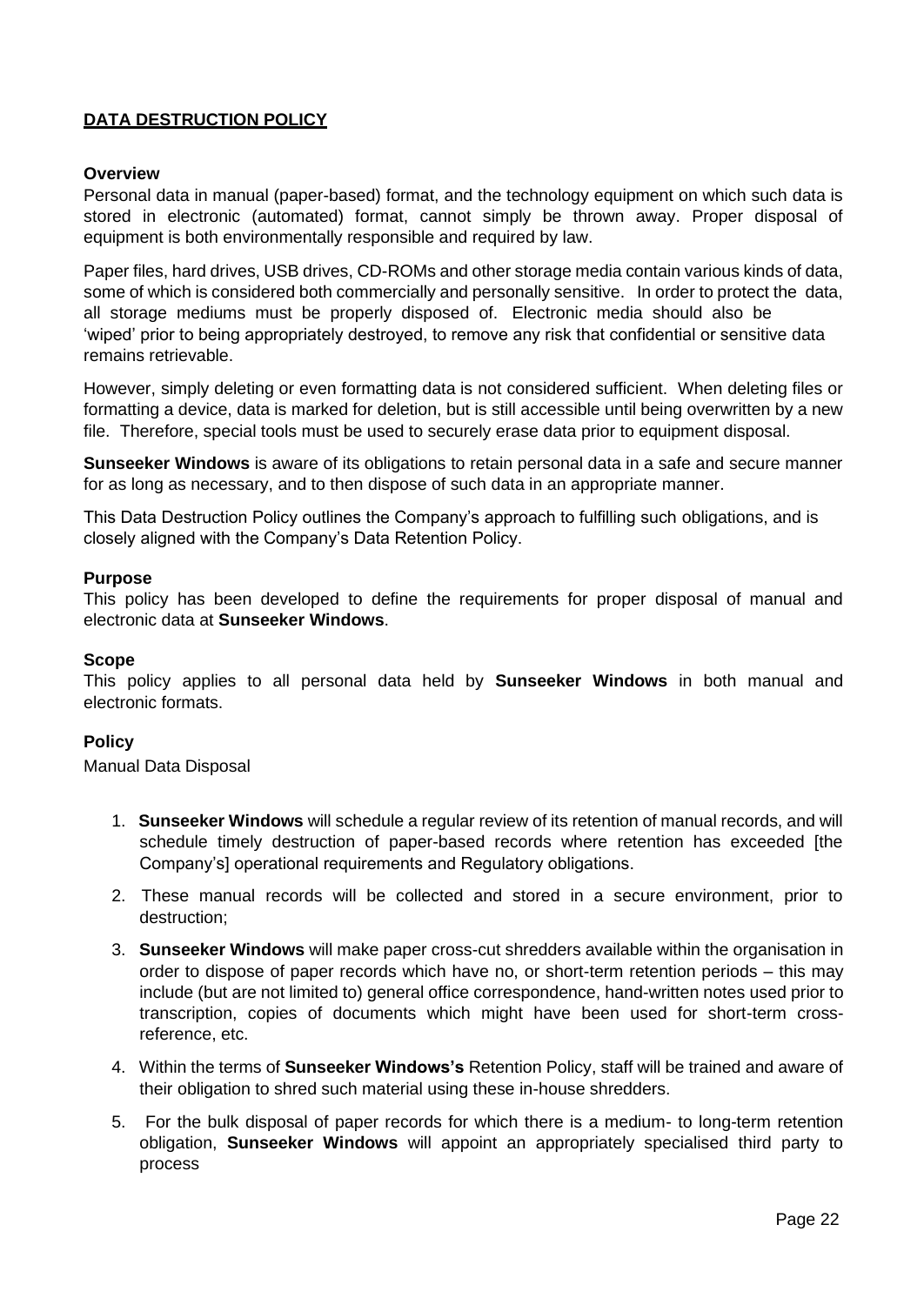the act of destruction of these records, using approved and recognised industry standard methods;

6. The third party will be required to sign an appropriate Data Processor contract, as per requirements from the appropriate legislation;

### **Technology Equipment Disposal**

- 7. **Sunseeker Windows** will schedule a regular collection of end of life technology equipment, throughout the organisation. This equipment will be collected and stored in a secure environment, prior to destruction;
- 8. Technology equipment included in the scope of this policy are:
	- a. Internal Hard Drives (Physical/SSD);
	- b. External hard Drives (Physical/SSD);
	- c. RAM Modules;
	- d. Tapes (DAT/DLT/LTO);
	- e. CD/DVD/Blu-ray;
	- f. Mobile Phones/PDAs;
	- g. USB Sticks;
- 9. **Sunseeker Windows** will appoint an appropriate third party to process the act of destruction of this equipment, using approved and recognised industry standard methods;
- 10. The third party will be required to sign an appropriate Data Processor contract, as per requirements from the appropriate legislation;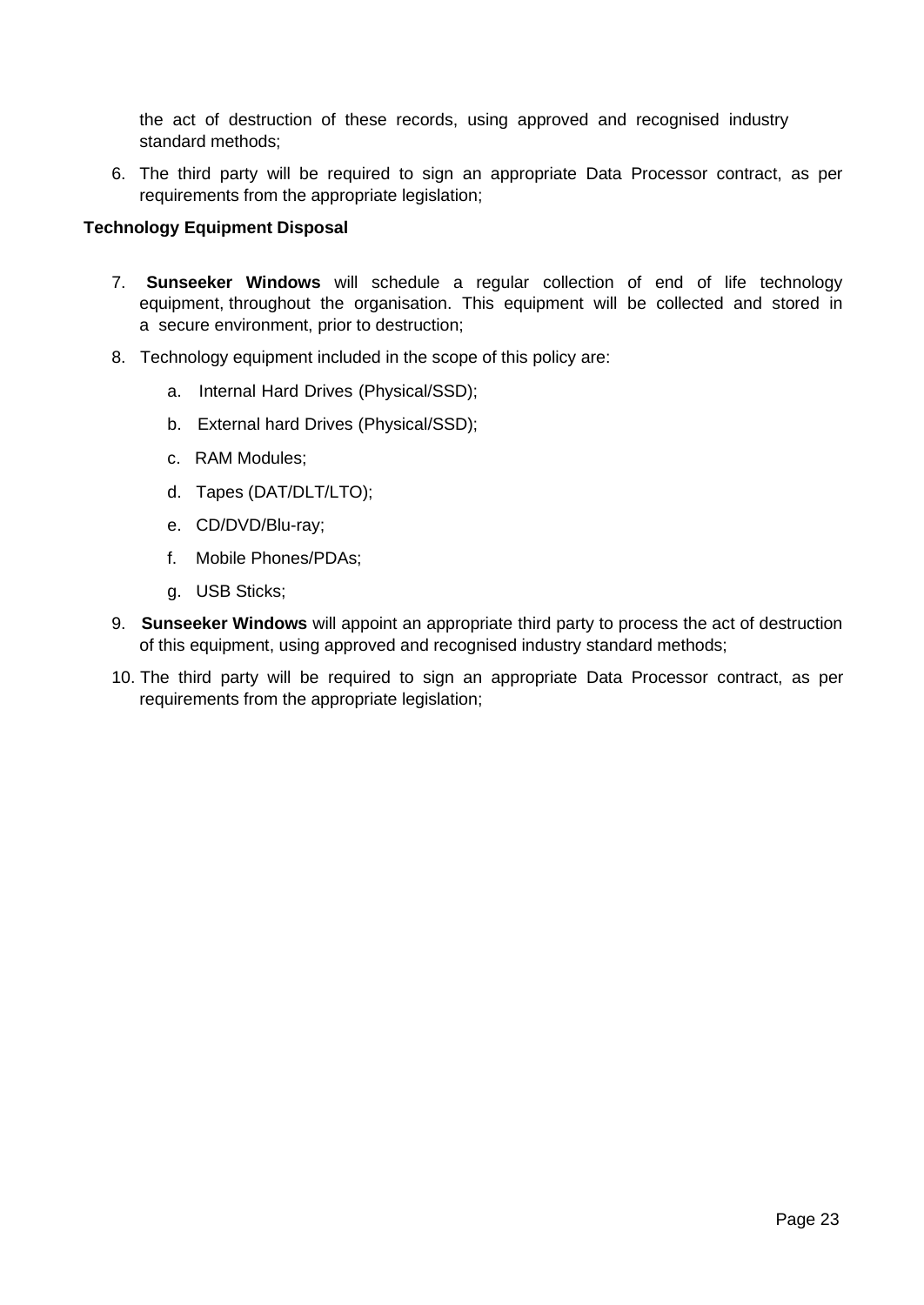## **DATA LOSS NOTIFICATION PROCEDURE**

#### **Introduction**

**Sunseeker Windows** is aware of its obligations as a data controller, with primary responsibility for, and a duty of care towards the personal data within its control.

#### **Rationale**

The response to any breach of personal data (as defined by the legislation) can have a serious impact on **Sunseeker Windows**'s standing within the national and international community.

The consequential impact of a data breach on a commercial brand can often be immeasurable therefore; exceptional care must be taken when responding to data breach incidents.

As such, not all data protection incidents result in data breaches, and not all data breaches require notification. This guide is therefore designed to assist staff in developing an appropriate response to a data breach, based on the specific characteristics of the incident.

#### **Scope**

This policy document covers both personal data and sensitive personal data held by **Sunseeker Windows**. The policy applies equally to personal data held in manual and automated form.

All personal data and sensitive personal data will be treated with equal care by **Sunseeker Windows**. Both categories will be equally referred-to as personal data within this policy, unless specifically stated otherwise.

### **What constitutes a breach?**

A breach is a loss of control, compromise, unauthorised disclosure, unauthorised acquisition, unauthorised access, or any similar term referring to situations where persons other than authorised users, for an authorised purpose, have access or potential access to personal data in usable form, whether manual or automated.

This could mean:

- Loss of a laptop, memory stick or mobile device that contains personal data;
- Lack of a secure password on PCs and applications;
- Emailing a list of employee-related information to someone in error;
- Giving a system login to an unauthorised person;
- Failure of a door lock or some other weakness in physical security which compromises personal data.

#### **What happens if a breach occurs?**

Actual, suspected, or potential breaches should be reported immediately to **Sunseeker Windows**'s Data Protection Officer (DPO)

Any staff member who becomes aware of a likely data breach and fails to notify the DPO will be subject to **Sunseeker Windows**'s disciplinary procedure.

A team comprising of the DPO, and other relevant staff members will be established to assess the breach and determine its severity. Depending on the scale and sensitivity of data lost and the number of data subjects impacted, the Information Commissioners Office (ICO) and relevant regulatory bodies will be informed as quickly as possible following detection, but in any event an initial report will be made within 24 hours of first becoming aware of the breach.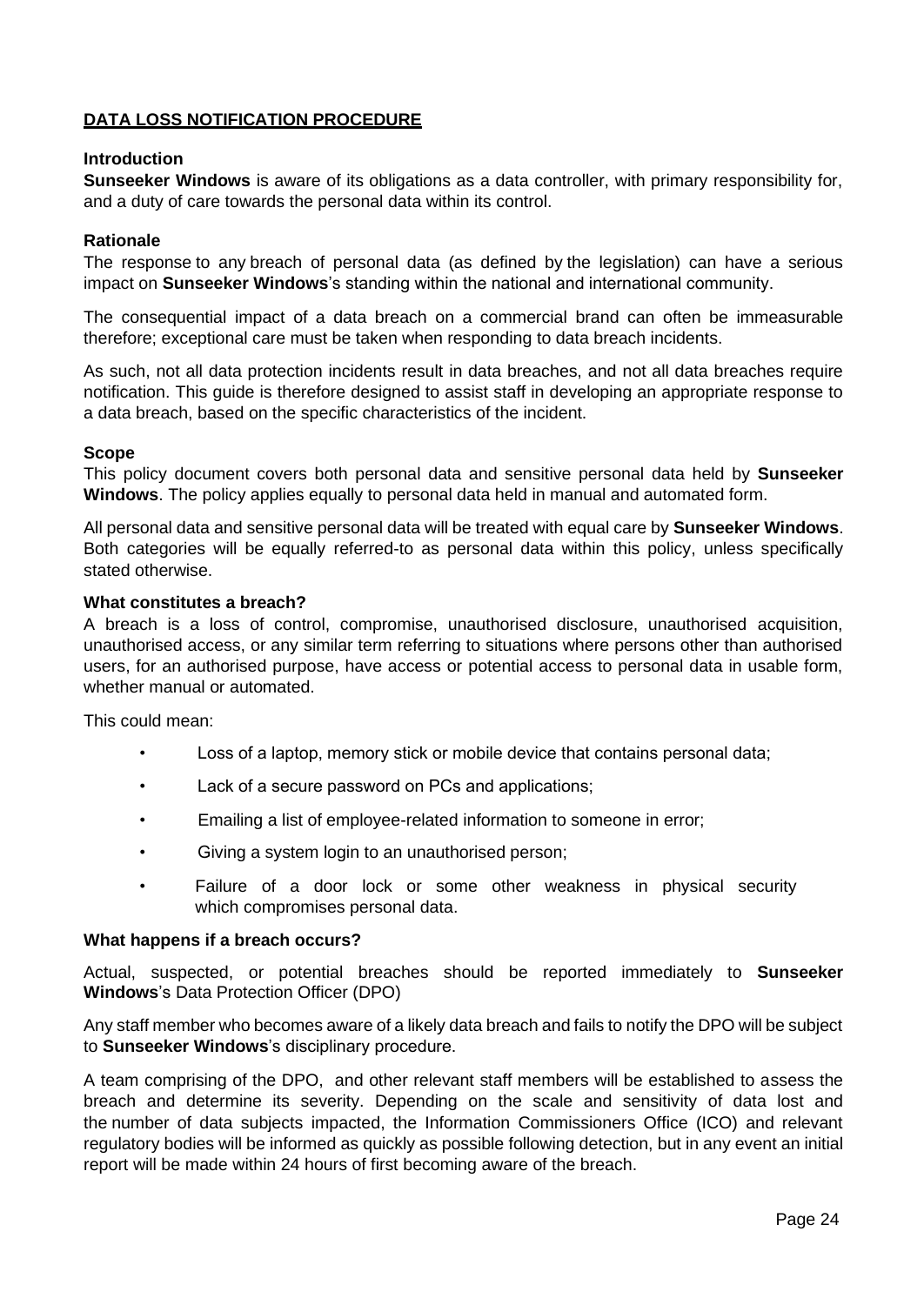In certain circumstances **Sunseeker Windows** may (e.g. if required by the Information Commissioners Office (ICO)), inform the data subjects of the loss of their data and provide them with an assessment of the risk to their privacy. **Sunseeker Windows** will make recommendations to the data subjects which may minimise the risks to them. **Sunseeker Windows** will then implement changes to procedures, technologies or applications to prevent a recurrence of the breach.

In appropriate cases, following a data breach **Sunseeker Windows** may notify organisations that may be required for, and are capable of, assisting in the protection of data subjects' personal data; for example, an appropriate legal authority, the HSE, relevant financial institutions etc.

## **When will the Office of the Information Commissioners Office (ICO) be informed?**

All incidents in which personal data has been put at risk will be reported to the Information Commissioners Office (ICO). The only exceptions to this policy are when the data subjects have already been informed, where the loss affects fewer than 100 data subjects, where the device on which the data was stored was fully encrypted, and where the loss involves only non-sensitive, nonfinancial personal data.

Where devices or equipment containing personal or sensitive personal data are lost or stolen, the Information Commissioners Office (ICO) is notified only where the data on such devices is not encrypted.

Should the Office of the Information Commissioners Office (ICO) request **Sunseeker Windows**  to provide a detailed written report of the incident, the Commissioner will specify a time-frame for the delivery of the report which will be appropriate to the nature of the data breach and the quantity of information that is required.

Depending on the size and seriousness of a data breach, the Information Commissioners Office (ICO) may conduct an investigation into the circumstances surrounding the breach. Investigations may include an on-site examination of systems and procedures and could lead to a recommendation to inform data subjects about a security breach incident if **Sunseeker Windows** has not already done so. Where necessary, the Office of the Data Protection Commissioner may use its enforcement powers to demand appropriate action from **Sunseeker Windows** in order to protect the interests and rights of data subjects.

## **Data Loss Incident logging**

All data breaches will be recorded in an incident log as required by the Information Commissioners Office (ICO). The log will maintain a summary record of each incident which has given rise to a risk of unauthorised disclosure, loss, destruction or alteration of personal data. The record will include a brief description of the nature of the incident and an explanation of why the Office of the Data Protection Commissioner was not informed. Such records will be provided to the Office of the Data Protection Commissioner upon request.